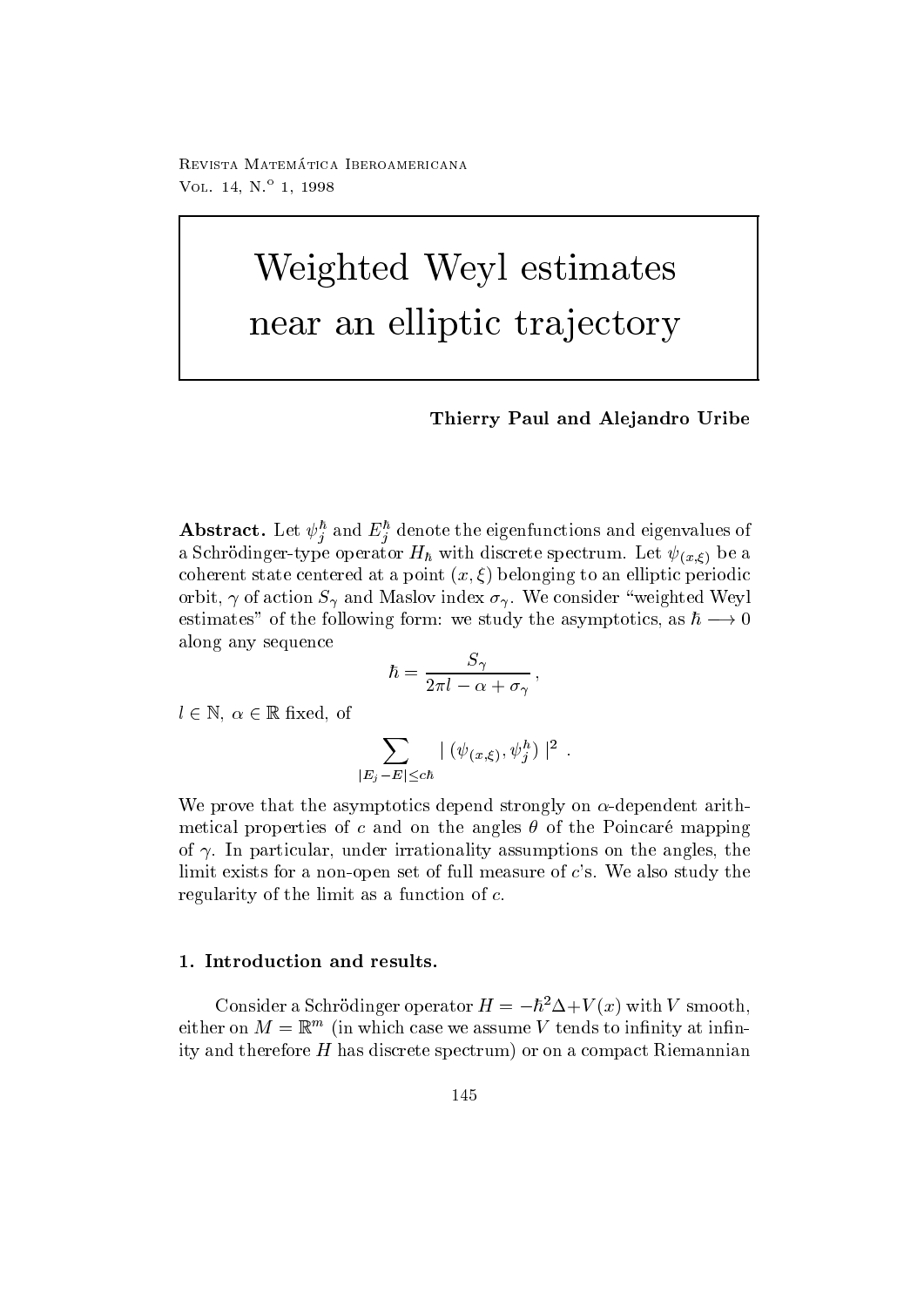manifold,  $M$ . In [7] we considered "trace formulae" associated to projectors on coherent states in the following sense. For  $(x, \xi) \in \mathbb{R}^{2m}$  and  $a \in \mathcal{S}(\mathbb{R}^m)$  define the coherent state  $\psi^a_{x\ell}$  as:

(1) 
$$
\psi_{(x,\xi)}^a(y) = \rho(y-x) (2\pi\hbar)^{-3m/4} 2^{-m/4} e^{-ix\xi/2\hbar} e^{i\xi y/\hbar} \hat{a} \left( \frac{y-x}{\sqrt{\hbar}} \right).
$$

Here is a cuto function near zero and a is the Fourier transform of a (in the manifold case  $(x,\xi) \in T^*M$  and the above definition is in local coordinates near x). Let  $\psi_i$  and  $E_i$  the eigenfunctions and eigenvalues of H. Then if  $\varphi$  is a Schwartz function whose Fourier transform is compactly supported and  $E = |\xi|^2 + V(x)$ , we have

(2) 
$$
\sum_{j} \varphi \left( \frac{E_j - E}{\hbar} \right) \mid (\psi_{(x,\xi)}, \psi_j) \mid^2 \sim \sum_{j=0} c_j^{\varphi}(x,\xi) \hbar^{-m+1/2+j},
$$

for  $\hbar \longrightarrow 0$ . (If  $E \neq |\xi|^2 + V(x)$ , the left-hand side tends to 0 rapidly in  $\hbar$ .) Although the form of the asymptotic expansion does not depend  $\mathbf{v}$  is the coecient coefficient coefficient coefficient coefficient coefficient coefficient coefficient coefficient coefficient coefficient coefficient coefficient coefficient coefficient coefficient coefficient coef being periodic or not with respect to the classical or  $\mathbf{r}$  and  $\mathbf{r}$  and  $\mathbf{r}$ is either not periodic or is on a *hyperbolic* trajectory, we proved in  $[7]$ (using a Tauberian theorem) that, for every  $c \in \mathbb{R}$ .

$$
(3) \sum_{|E_j - E| \leq c\hbar} |(\psi_{(x,\xi)}, \psi_j)|^2 = c_0^{\chi_{[-c,c]}}(x,\xi) \hbar^{-m+1/2} + o(\hbar^{-m+1/2}),
$$

as  $h\to 0$  possibly along certain sequence. (Here  $\chi_{[-c,c]}^{\vphantom{A}}$  is the charac $t$  can be called the the contract  $\sim$   $c_1$ . The main goal of this paper is to study the case where  $\mathcal{L}$  and  $\mathcal{L}$  and  $\mathcal{L}$  and  $\mathcal{L}$  and  $\mathcal{L}$ 

Our results are related to the existence of quasi-modes near an elliptic trajectory. Recall that if H is as before and  $\gamma$  is a closed elliptic trajectory of the Hamiltonian  $|\xi|^2 + V(x)$  with energy E, period  $T_{\gamma}$ , action  $S_{\gamma}$ , Maslov index  $\sigma_{\gamma}$  and Poincaré mapping of angles  $\theta_j$ ,  $j =$  $1, \ldots, m-1$ , then one can construct (see [3], [9], [0], [1]) quasi-modes of H namely solutions of the Schr-odinger equation modulo a remainder microlocalized near  $\gamma$ , of quasi-energies

(4) 
$$
E_{QM}^{k,l} = E + \frac{\hbar}{T_{\gamma}} \Big( \Big( 2\pi l - \frac{S_{\gamma}}{\hbar} \Big) + \sum_{j=1}^{m-1} \Big( k_j + \frac{1}{2} \Big) \theta_j + \sigma_{\gamma} \Big) ,
$$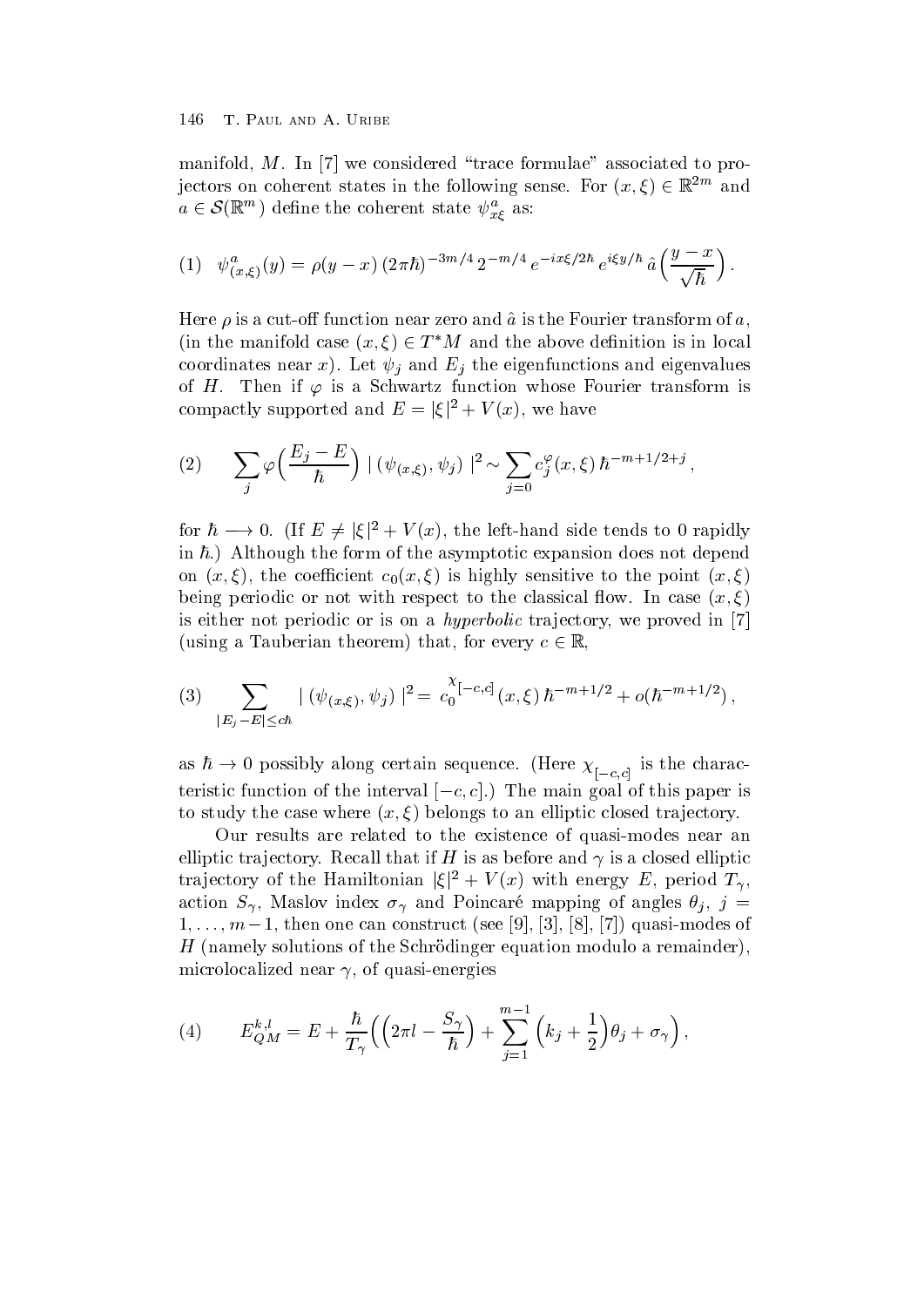for  $(k, l) \in \mathbb{Z}^m$ , l large. The remainder is  $O(h^2)$  uniformly as

$$
\left|2\pi l-\frac{S\gamma}{\hbar}\right|\qquad\text{and}\qquad |k|:=\sum k_j
$$

remain bounded. The existence of these quasi-modes implies that part of the spectral density of H concentrates near the quasienergies dened by (4), but this doesn't say anything about  $E_{OM}^{\kappa,\iota}$  as  $|k| \rightarrow \infty$  and does not involve the rest of the spectrum The results of this paper will indicate that the rescaled localized spectral density

(5) 
$$
\sum_{j} \delta\left(\frac{E_j - \lambda}{\hbar}\right) \mid (\psi_{(x,\xi)}, \psi_j) \mid^2
$$

(which is the rescaled spectral density microlocalized at the point in phase space  $\{x_i\}$  and semiconductor semiclassical limit whose singularity  $\{x_i\}$ ties are indeed precisely the quasi-energies  $(4)$ , and this time with no restriction on  $|k|$ .

We will now state our results, valid for more general quantum Hamiltonians: Let  $H_{\hbar} = \sum_{l=0}^{L} \hbar^l P_l(x, D_x)$  where  $P_l$  is a differential operator of order  $\iota$  on  $\mathbb{R}^m$  (or  $M$  ) of principal symbol  $P_l^*$ , sub-principal symbol  $P_l^{-1}$  (formally  $P_l$  is regarded as acting on half-densities) and smooth coefficients. Let  $\mathcal{H}(x,\xi) = \sum_{l=0}^{\infty} P_l^0(x,\xi)$  and  $\mathcal{H}_{sub}(x,\xi) =$  $\sum_{l=0}^{L} P_l^{-1}(x,\xi)$  be the principal and sub-principal symbols of  $H_\hbar$ . We assume that  $P_L$  is elliptic, H is positive, and in case  $M = \mathbb{R}^m$ , that  $H$  tends polynomially to infinity at infinity. We will also suppose for simplicity that  $\mathcal{H}_{sub}(x,\xi)=0$ .

Let  $E_j^+$  and  $\psi_j^+$  denote the eigenvalues and eigenvectors of  $H_\hbar$ . Let us suppose that x- belongs to an elliptic tra jectory of period  $T_{\gamma}$ , action  $S_{\gamma}$ , Maslov index  $\sigma_{\gamma}$  and Poincaré mapping of angles  $\theta =$  $\mathcal{L}_{\text{eff}}$  . We will do the definition the notations of  $\mathcal{L}_{\text{eff}}$ 

$$
k = (k_1, \ldots, k_{m-1}) \in \mathbb{N}^{m-1}
$$
,

(6) 
$$
k \theta := \sum_{j=1}^{m-1} k_j \theta_j
$$
 and  $(k + \frac{1}{2}) \theta := \sum_{j=1}^{m-1} (k_j + \frac{1}{2}) \theta_j$ .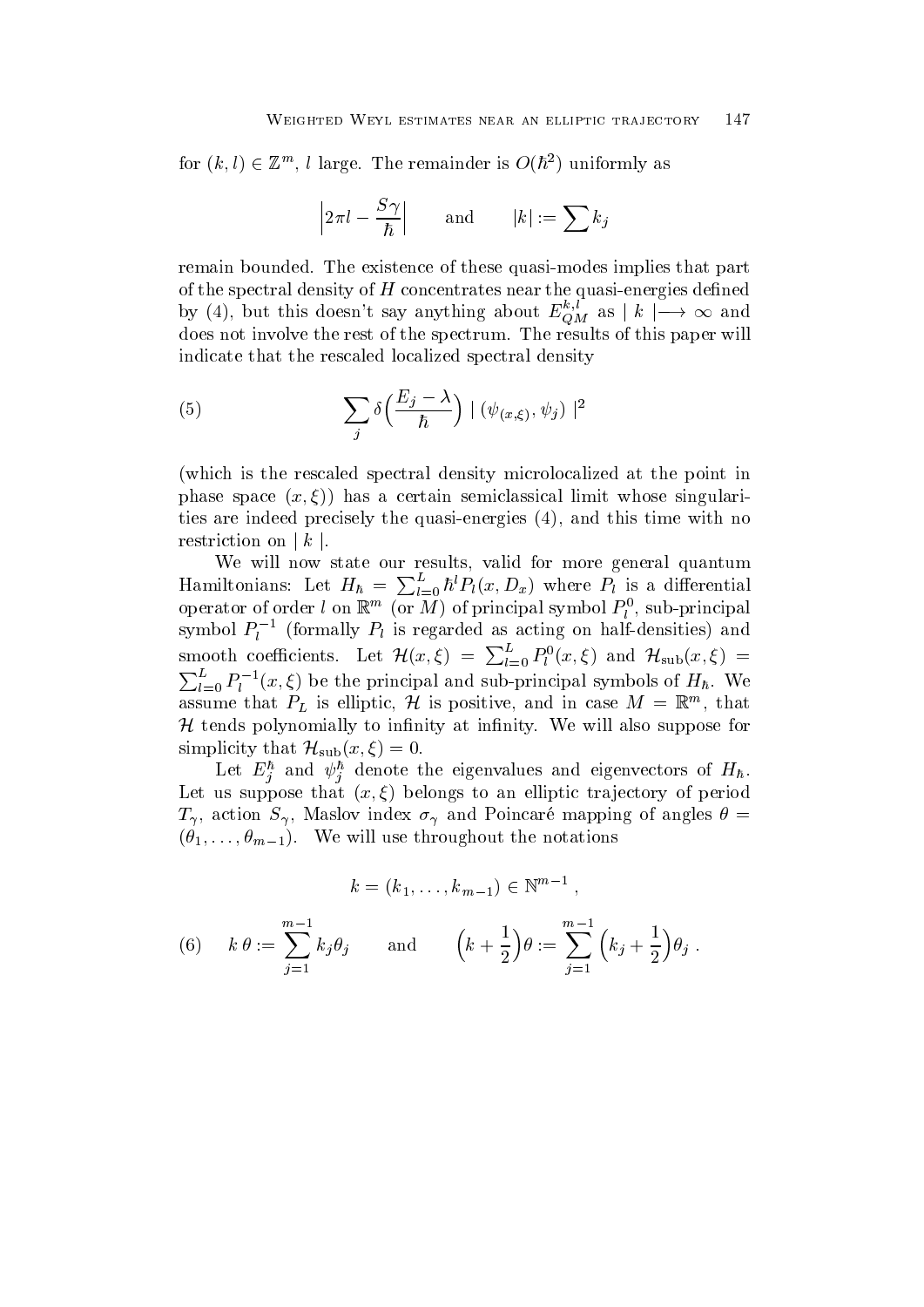Assume that 
- - m- are rational-Then, for every  $\alpha \in (0, 2\pi)$ , as  $h \to 0$  along the sequence

(7) 
$$
\hbar = \frac{S_{\gamma}}{2\pi l - \alpha + \sigma_{\gamma}} , \qquad l \in \mathbb{N},
$$

one has

(8) 
$$
\sum_{|E_j - E| \leq c\hbar} |(\psi_{(x,\xi)}, \psi_j)|^2 = \hbar^{-m+1/2} \mathcal{L}_{\alpha}(c) + o(\hbar^{-m+1/2}),
$$

for all  $c$  such that

$$
(9) \quad c \neq \pm \frac{1}{T_{\gamma}} \Big( 2\pi j + \Big( k + \frac{1}{2} \Big) \theta + \alpha \Big) \,, \qquad \text{for all } j \in \mathbb{Z} \,, \ k \in \mathbb{N}^{m-1} \,.
$$

Moreover, as a function of c the limit  $\mathcal{L}_{\alpha}(c)$  is a step function constant on the intervals defined by  $(9)$ .

Next we consider the irrational case

 $\pm$  2002 022  $\pm$  100  $\pm$  100  $\pm$  100  $\pm$  100  $\pm$  100  $\pm$  100  $\pm$  100  $\pm$  1100  $\pm$  1100  $\pm$  1100  $\pm$  1100  $\pm$  1100  $\pm$  1100  $\pm$  1100  $\pm$  1100  $\pm$  1100  $\pm$  1100  $\pm$  1100  $\pm$  1100  $\pm$  1100  $\pm$  1100  $\pm$ dependent over the rationals. Then there exists a set  $\mathcal{M}^{\alpha}$  of values of c, of full Lebesque measure, such that for all  $c \in \mathcal{M}^{\alpha}$ 

(10) 
$$
\sum_{|E_j - E| \leq c\hbar} |(\psi_{(x,\xi)}, \psi_j)|^2 = \hbar^{m-1/2} \mathcal{L}_{\alpha}(c) + o(\hbar^{m-1/2}),
$$

for  $\hbar$  as in (7). Moreover, as a function of c,  $\mathcal{L}_{\alpha}(c)$  is locally Lipschitz on  $\mathcal{M}^{\alpha}$  in the sense that for all  $c \in \mathcal{M}^{\alpha}$  there exists  $\beta_c > 0$  such that,

(11) 
$$
|\mathcal{L}_{\alpha}(c') - \mathcal{L}_{\alpha}(c)| \leq \beta_c |c' - c|
$$
, for all  $c' \in \mathcal{M}^{\alpha}$ .

Finally there exists a rapidly decreasing family  $\{g_k\}_{k\in\mathbb{N}^{m-1}}$  (related to  $\mathcal{J}$  and  $\mathcal{J}$  and  $\mathcal{J}$  and  $\mathcal{J}$  are symbol as of  $\mathcal{J}$  and  $\mathcal{J}$  are symbol as  $\mathcal{J}$ 

$$
(12) \quad \{c: \text{ for all } k \in \mathbb{N}^{m-1} \mid 1 - e^{i(cT_{\gamma} + (k+1/2)\theta + \alpha)} \mid > \varepsilon g_k\} \subset \mathcal{M}^{\alpha} ,
$$

for all  $\varepsilon > 0$ . (For a precise definition of the set  $\mathcal{M}^{\alpha}$  see Lemma 3.3.).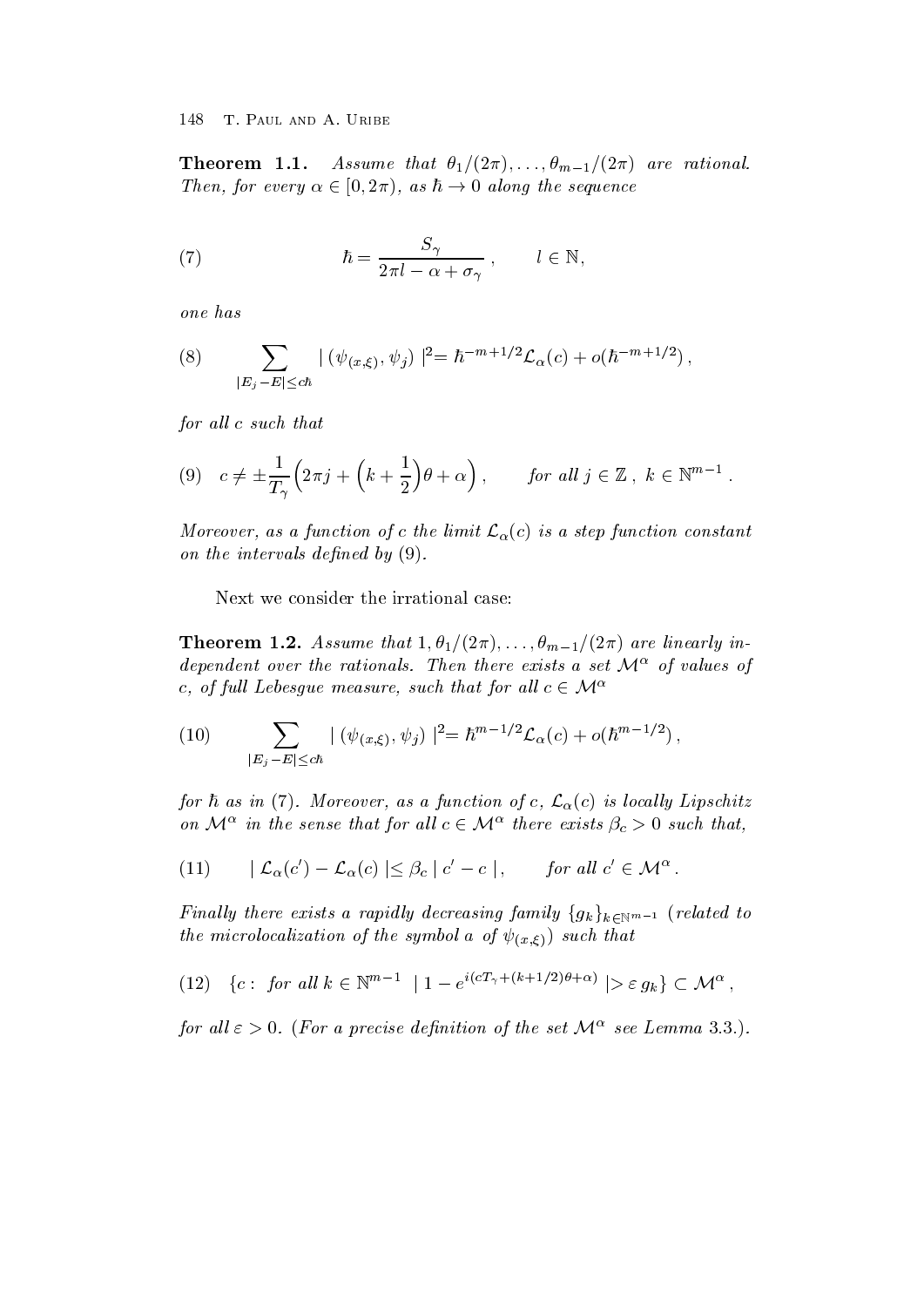REMARK. In the rational case the discontinuities of the function  $\mathcal{L}_{\alpha}$  are located exactly at the values of the  $E_{\hat{O}M}$  defined before by (4), for the values of  $\hbar$  given by (7). In the irrational case in order to prove that  $\mathcal{L}_{\alpha}(c)$  exists we need that c be at some distance from the quasi-energies  $E_{OM}^{\sim}$  (unless the symbol  $a$  of the quasi-mode is chosen very judiciously, in which case we can work with  $c$  in the complement of the set of all quasi-energies). In all cases this suggests that the weighted spectral measure,  $(5)$ , in the semi-classical limit, is particularly singular exactly at the values of the  $E_{OM}^-$  defined before. We hope to provide a rigorous proof of a proof of a proof of the proof of the statement of this elsewhere the statement of this elsewhere the

The paper is organized as follows the existence of the prove the existence of the existence of the existence o tence of the functions  $\mathcal{L}_{\alpha}$  which are studied in Section 4. In Section 5 we finish the proof of the main Theorems, using a Tauberian argument that we recall in Section 2. Finally, in the appendix we review and extend slightly a result on Hölder continuity of function such as  $\mathcal{L}_{\alpha}$  using wavelets

In this section we refine the Tauberian lemma of  $[2]$  and  $[7]$ . Consider an expression of the following form

(13) 
$$
\Upsilon_{E,\hbar}^{w}(\varphi) = \sum_{j} w_{j}(\hbar) \varphi\left(\frac{E_{j}(\hbar) - E}{\hbar}\right),
$$

defined for all  $\varphi \in \mathcal{R}$  where  $\mathcal{R}$  will henceforth denote the set of all Schwartz functions on the line with compactly supported Fourier trans form

Let  $\mathcal{M}^{\alpha}$  a subset of  $\mathbb{R}^+$  of full Lebesgue measure in a bounded interval

We introduce the following notations. Fix a positive function  $f \in$ R satisfying  $f(0) = 1$  and  $f(0) = 1$ . For every  $a > 0$ , define

(14) 
$$
f_a(r) := a^{-1} f\left(\frac{r}{a}\right)
$$

and for every  $a > 0$  and  $c > 0$ 

$$
(15) \qquad \qquad \varphi_{a,c} := f_a * \chi_{[-c,c]} \;,
$$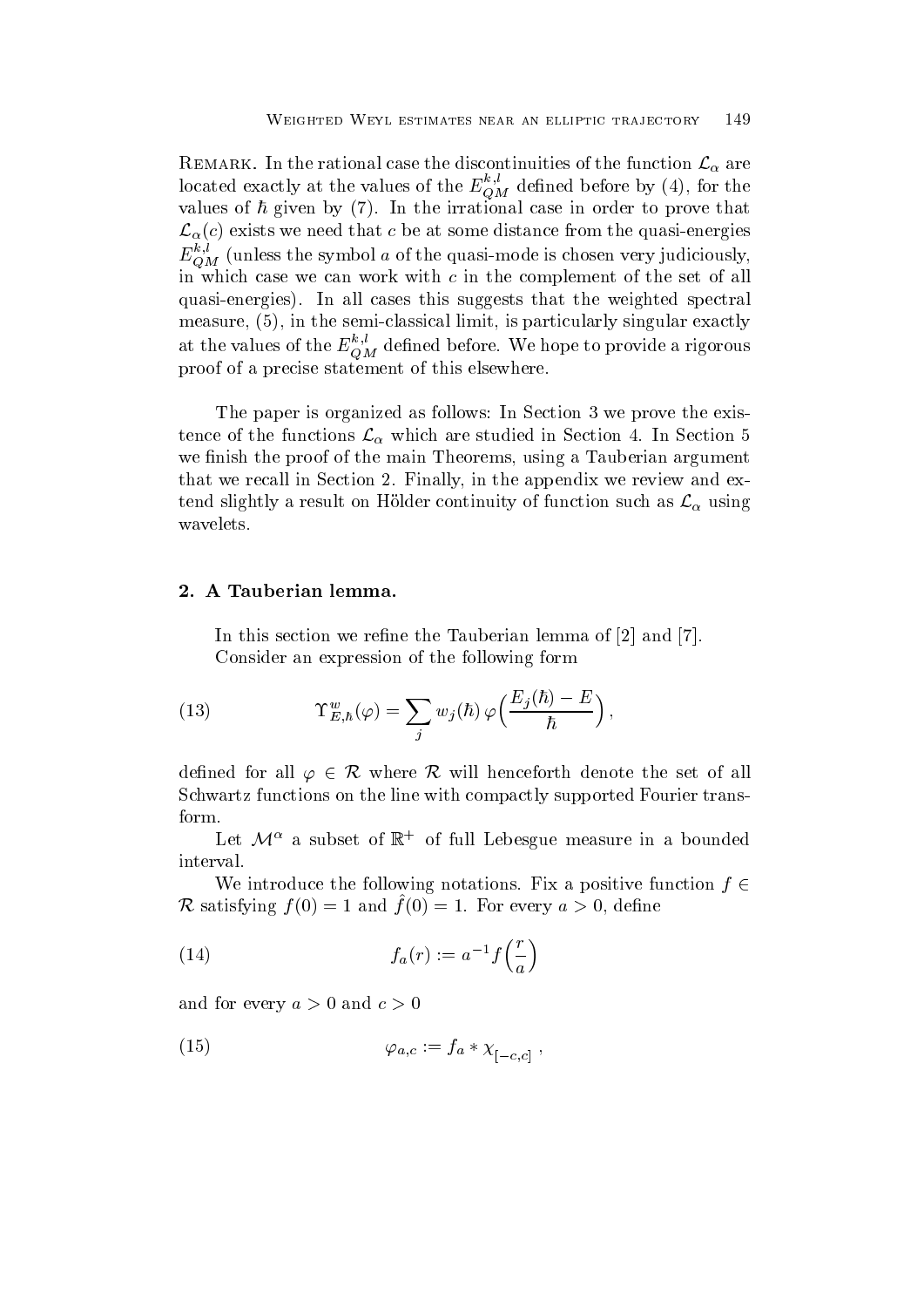where  $\chi_{[-c,c]}$  is the characteristic function of the interval  $[-c, c]$ . The Tauberian lemma in question is

**Theorem 2.1** (See [2] and [7]). Let  $\mathcal{M}^{\alpha}$  a subset of  $\mathbb{R}^+$  of full Lebesque measure in a bounded interval. Suppose  $w_j(n)$ ,  $E_j(n)$ ,  $E$  and  $\mathbf{1}_{\hbar}$  itself satisfy all of the following:

1) There exists a positive function  $\omega(\hbar)$ , defined on an interval  $(0, \hbar_0)$ , and a functional  $\mathcal{F}_0$  on  $\mathcal{R}$ , such that for all  $\varphi \in \mathcal{R}$ 

(16) 
$$
\Upsilon^w_{E,\hbar}(\varphi) = \mathcal{F}_0(\varphi) \,\omega(\hbar) + o(\omega(\hbar)), \qquad \hbar \longrightarrow 0.
$$

2) for all  $c \in \mathcal{M}^{\alpha}$  the limit

$$
\mathcal{L}_{\alpha}(c)=\lim_{a\rightarrow 0}\mathcal{F}_{0}(\varphi_{a,c})
$$

exists.

- 3)  $\mathcal{L}_{\alpha}$  is a continuous function on  $\mathcal{M}^{\alpha}$ .
- 4) There exists a  $k \in \mathbb{Z}$  such that  $\hbar^k = \mathcal{O}(\omega(\hbar))$ ,  $\hbar \to 0$ .

5) There exists an  $\varepsilon > 0$  such that for every  $\varphi$  there is a constant  $C_{\varphi}$  such that for all  $E' \in [E - \varepsilon, E + \varepsilon]$ 

$$
(17) \t\t\t |\Upsilon_{E',\hbar}^w(\varphi)| \le C_\varphi \,\omega(\hbar)
$$

 $(rough\ uniformity\ in\ E).$ 

v, — the sequence are the strengtheness sections and bounded bounded bounded bounded bounded bounded bounded  $C \geq 0$  such that for all j and all  $\hbar, 0 < \hbar < \hbar_0$ 

$$
(18) \t\t 0 \le w_j(\hbar) \le C.
$$

 $T$  , we eigenvalue  $T$  , the following rough estimate  $f$  is the following rough estimate  $f$  . each C there exist constants  $\mathcal{L} = \mathcal{L} \mathcal{L}$  and  $\mathcal{L} = \mathcal{L} \mathcal{L}$ 

(19) 
$$
\#\{j: E_j(\hbar) \leq C_1 + k\hbar\} \leq C_2 (\hbar^{-1}k)^{N_0}
$$

Define the weighted counting function by

(20) 
$$
N_{E,c}^w(\hbar) = \sum_{j \; ; \; |x_j(\hbar)| \leq c} w_j(\hbar) ,
$$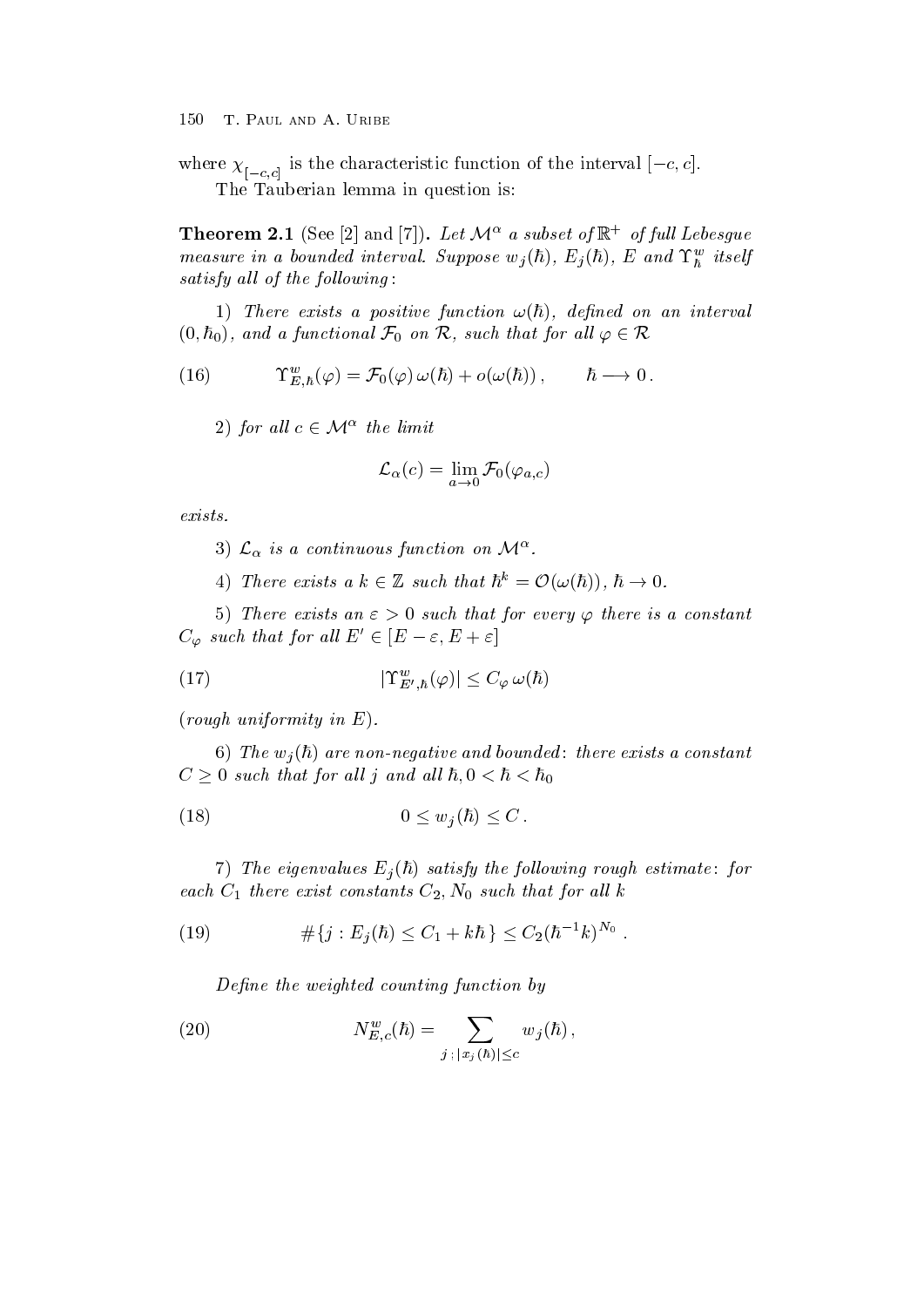where

(21) 
$$
x_j(\hbar) := \frac{E_j(\hbar) - E}{\hbar} \; .
$$

Then the conclusion is: for all  $c \in \mathcal{M}^{\alpha}$ ,

(22) 
$$
N_{E,c}^w(\hbar) = \mathcal{L}_{\alpha}(c) \,\omega(\hbar) + o(\omega(\hbar)), \qquad \hbar \longrightarrow 0.
$$

**PROOF.** Except for the fact that the set  $\mathcal{M}^{\alpha}$  of allowed c's is not  $\mathbb{R}^{+}$ , this theorem is precisely  $[2,$  Theorem 6.3. Proceeding exactly as in the proof of the [2, inequalities (188)], one shows that for all  $R > 0$ , for all  $N \in \mathbb{N}$  exists  $C > 0$ ,  $C_N > 0$  such that for all  $a \in (0, R)$  and for all  $\eta$ ,  $0 < \eta < c$ ,

(23) 
$$
\frac{1}{\omega(\hbar)} \left(1 - C\frac{a}{\eta}\right) N_{E,c-\eta}(\hbar) \leq \frac{1}{\omega(\hbar)} \Upsilon_{E,\hbar}(\varphi_{a,c}) \leq \frac{1}{\omega(\hbar)} N_{E,c+\eta}(\hbar) + C_N \left(\frac{a}{\eta}\right)^N.
$$

Let  $c \in \mathcal{M}^{\alpha}$  be given. We begin by observing that by the first of the inequalities

(24) 
$$
\frac{1}{\omega(\hbar)} N_{E,c}(\hbar) \leq \frac{1}{\omega(\hbar)} \Upsilon_{E,\hbar}(\varphi_{a,c+\eta}) + C_1 \frac{a}{\eta},
$$

where we have the fact that the fact that  $\mathcal{L}_{\mathcal{A}}$  is  $\mathcal{L}_{\mathcal{A}}$  is  $\mathcal{L}_{\mathcal{A}}$  is that  $\mathcal{L}_{\mathcal{A}}$  is a trivial that  $\mathcal{L}_{\mathcal{A}}$ consequence of (16)). For every  $\eta$  such that  $0 < \eta < c$  one can take the limit in (24) as  $h \longrightarrow 0$  to obtain that

(25) 
$$
\limsup_{\hbar \to 0} \frac{1}{\omega(\hbar)} N_{E,c}(\hbar) \leq \mathcal{F}_0(\varphi_{a,c+\eta}) + C_1 \frac{a}{\eta}.
$$

If we now assume that  $\eta + c \in \mathcal{M}^{\alpha}$  we can take the limit as  $a \longrightarrow 0$  to obtain

(26) 
$$
\limsup_{\hbar \to 0} \frac{1}{\omega(\hbar)} N_{E,c}(\hbar) \leq \mathcal{L}_{\alpha}(c + \eta).
$$

By the assumption that  $\mathcal{M}^{\alpha}$  has full measure, we can find a sequence  $\{\eta_j\}$  such that for all  $j, c + \eta_j \in \mathcal{M}^{\alpha}$  and  $\eta_j \longrightarrow 0$ . Taking the limit in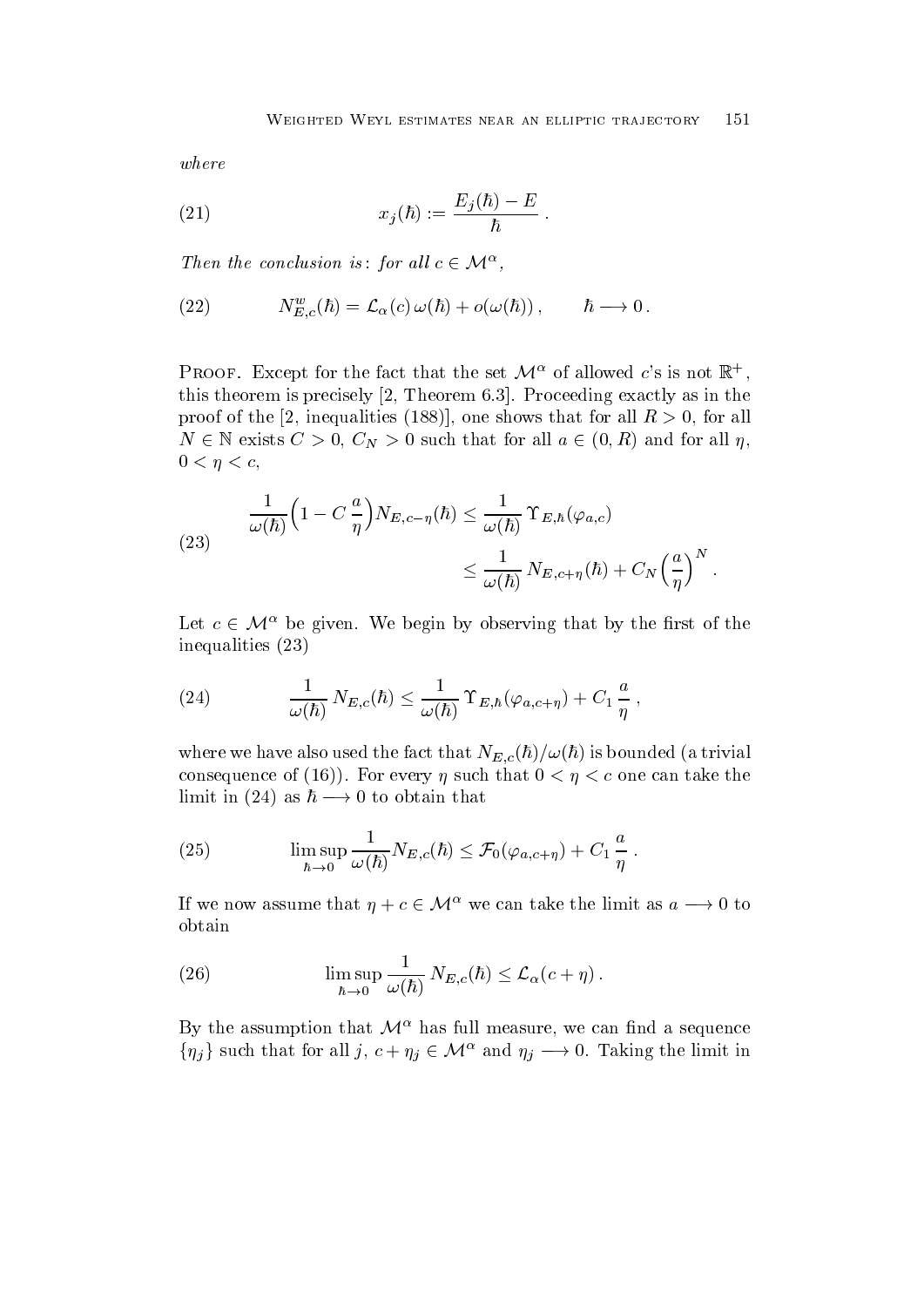(26) of  $\mathcal{L}_{\alpha}(c+\eta_i)$  as  $j \longrightarrow \infty$  and using the fact that  $\mathcal{L}_{\alpha}$  is continuous at c we obtain

(27) 
$$
\limsup_{\hbar \to 0} \frac{1}{\omega(\hbar)} N_{E,c}(\hbar) \leq \mathcal{L}_{\alpha}(c).
$$

A similar argument starting with the second inequality  $(23)$  shows that

(28) 
$$
\liminf_{\hbar \to 0} \frac{1}{\omega(\hbar)} N_{E,c}(\hbar) \geq \mathcal{L}_{\alpha}(c),
$$

which finishes the proof.

#### 3. The existence of  $\mathcal{L}_{\alpha}(c)$ .

In this section we prove the existence of the coefficients  $\mathcal{L}_{\alpha}(c)$  in the limits  $(8)$  and  $(10)$  (see  $(36)$  below).

Lemma -- There exists a rapid ly decreasing family of nonnegative numbers,  ${c_k}_{k\in\mathbb{N}^{m-1}}$ , such that for all  $\varphi \in \mathcal{R}$  the first coefficient  $c_k^r(x,\xi)$  in (2) can be written as

(29) 
$$
c_0^{\varphi}(x,\xi) = \sum_{n=-\infty}^{+\infty} \sum_{k \in \mathbb{N}^{m-1}} \hat{\varphi}(n \, T_\gamma) \, c_k \, e^{in((k+1/2)\theta + \alpha)}.
$$

PROOF. In [7] we proved that the first coefficient  $c_0^r(x,\xi)$  in (2) can be written as

$$
2^{2n} \pi^{(3n+1)/2} c_0^{\varphi}(x,\xi)
$$
  
(30) 
$$
= \sum_{n=-\infty}^{+\infty} \hat{\varphi}(nT_\gamma) e^{inS_\gamma/\hbar + \sigma_\gamma} \int_{-\infty}^{+\infty} (a, Z((s\dot{x}, s\dot{\xi})) U^n a) ds,
$$

where  $(x, \zeta)$  is the tangent vector to the classical now at  $(x, \zeta)$ ,  $\zeta$  is the Weyl/Heisenberg operator defined by

(31) 
$$
Z(e, f)(a)(\eta) = e^{-ie f/2} e^{ie \eta} a(\eta - f)
$$

and U is the metaplectic representation of the linearized flow at time  $T_{\gamma}$ . (We should point out that in the manifold case  $a$  defines intrinsically a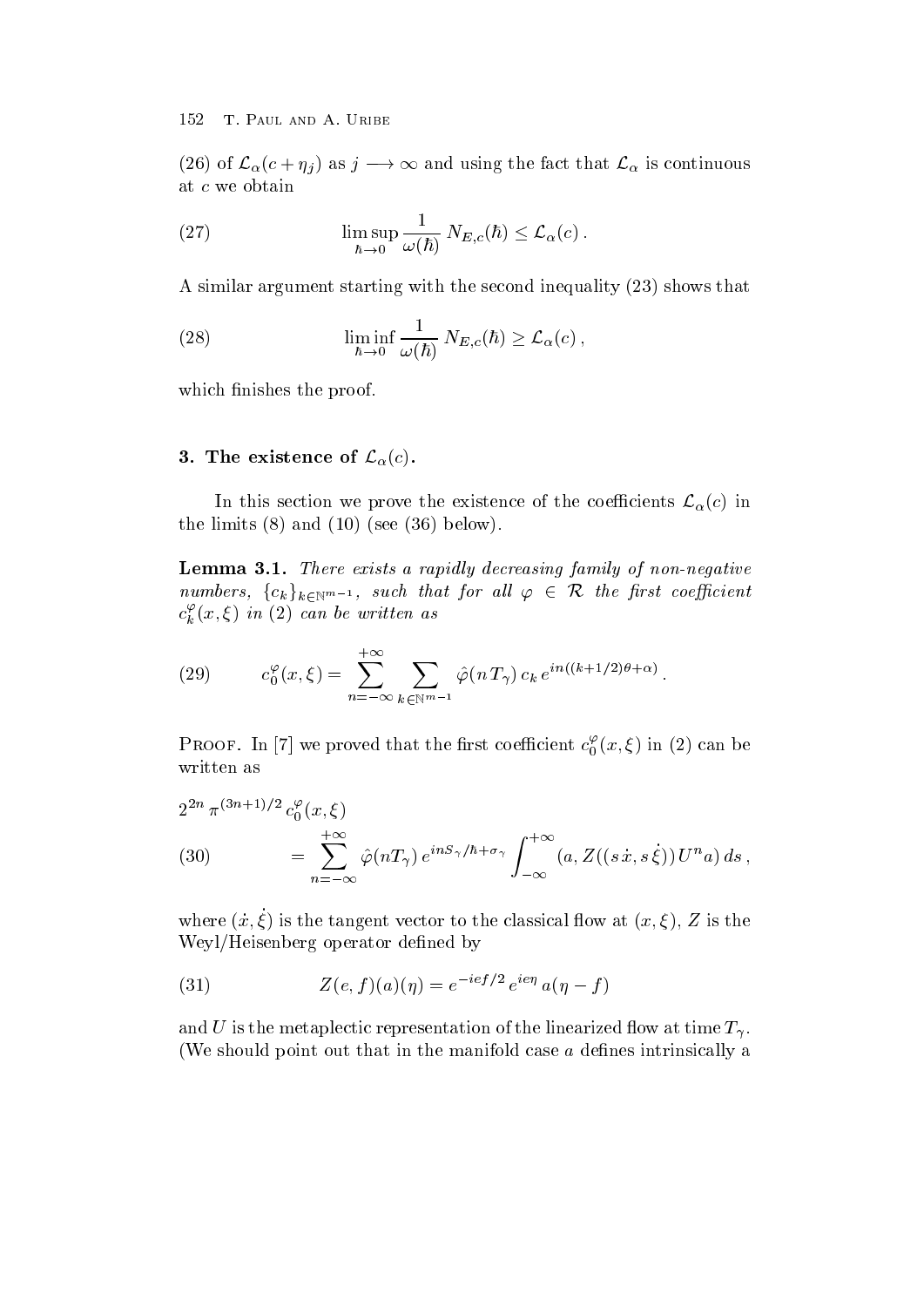-

smooth vector in the metaplectic representation of  $T_{(x,\xi)}(T^*M)$ , and  $U$ and  $Z$  are operators in that representation space.) Denoting by  $S$  the linearized flow at time  $T_{\gamma}$ , we also showed that one can find a symplectic mapping R such that  $R^{-1}S R$  is block-diagonal of the form

(32) 
$$
R^{-1}SR = \begin{pmatrix} 1 & \mu & 0 \\ 0 & 1 & 0 \\ 0 & 0 & A_{\theta} \end{pmatrix},
$$

where  $\mu \in \mathbb{R}$  and  $A_{\theta}$  is the direct sum of rotations of angles  $\theta_1, \ldots, \theta_{m-1}$ . Furthermore, the transformation  $R$  maps the vector  $(s|x, s \zeta)$  to the  $\cdots$  s-a-model  $\cdots$ 

Let us denote  $a' := \text{Mp}(R)^{-1}a$  and  $V := \text{Mp}(R^{-1}SR)$ , where  $Mp(R)$  denotes the metaplectic representation of the mapping R. Then, letting  $Z(s) := Z((s, t, s, \zeta))$  and

$$
W(s) := \mathrm{Mp}(R)^{-1} Z(s) \, \mathrm{Mp}(R) = Z(s, 0, 0, 0) \,,
$$

one has

$$
(a, Z(s) Un a) = (a', W(s) Vn a').
$$

Denote the variables of a' by  $(\eta_1, \eta_2)$  where  $\eta_1 \in \mathbb{R}$  and  $\eta_2 \in \mathbb{R}^{m-1}$ , and let  $e^{i\theta(D_{\eta_2}+\eta_2)/2}$  denote the direct sum of the propagators of onedimensional Harmonic oscillators at times  $\theta_1, \ldots, \theta_{m-1}$ , acting on  $a'$  by acting on the  $\eta_2$  variables. If  $e^{in\mu\sigma_{\eta_1}/2}$  denotes the metaplectic quantization of

$$
\begin{pmatrix} 1 & n\mu \\ 0 & 1 \end{pmatrix},
$$

we get that  $(30)$  becomes

$$
2^{2n} \pi^{(3n+1)/2} c_0^{\varphi}(x,\xi)
$$
  
= 
$$
\sum_{n=-\infty}^{+\infty} \hat{\varphi}(n T_\gamma) e^{in\alpha}
$$
  

$$
\int \overline{a'(\eta)} (e^{in\mu \partial_{\eta_1}^2/2} e^{in\theta (D_{\eta_2}^2 + \eta_2^2)/2} (a')) (\eta_1 - s, \eta_2) d\eta ds.
$$

The integral over discussion and integral over discussion and the integral over discussion and integral over a integral of that convolution. Therefore, using the Fourier inversion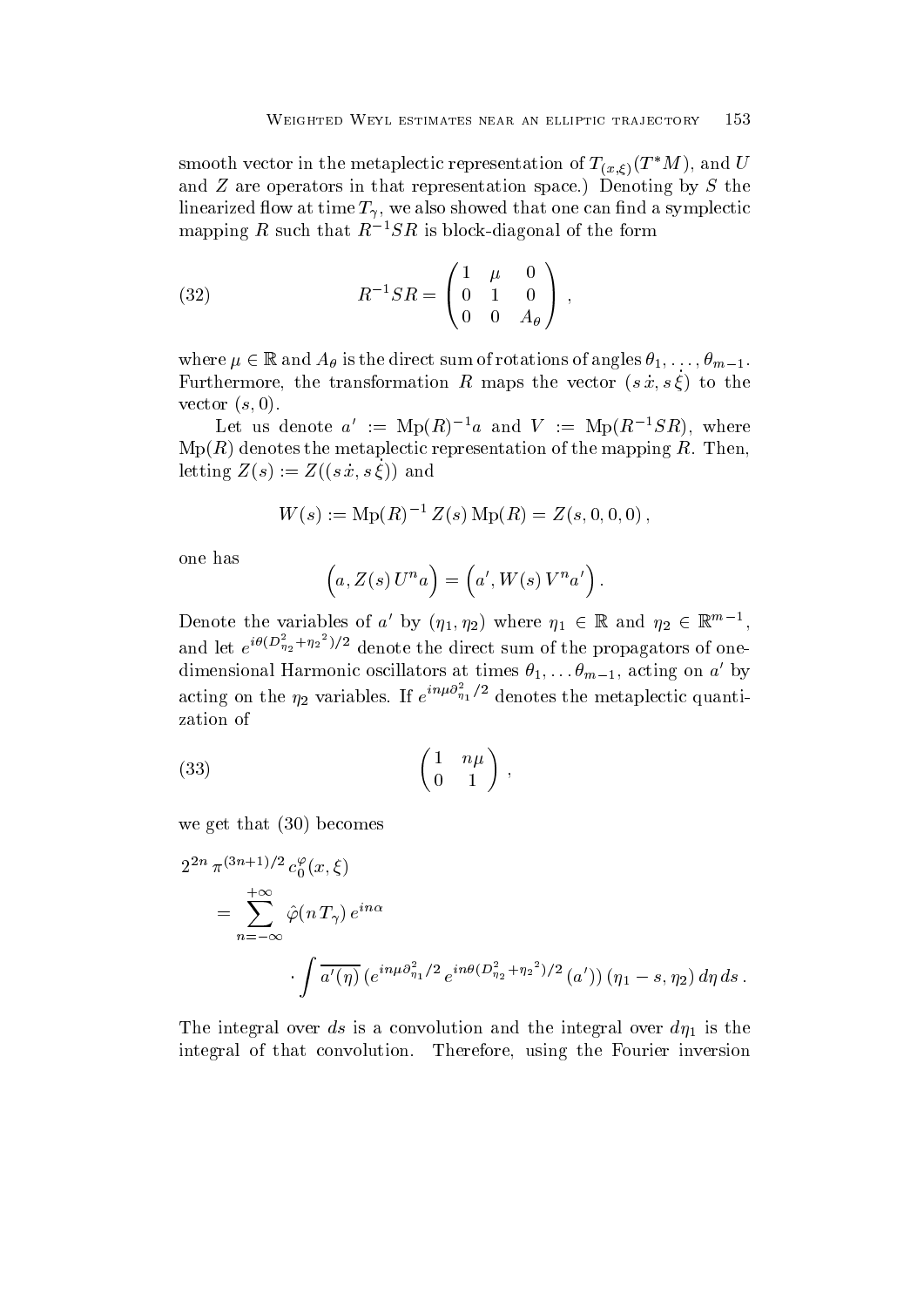formula plus the fact that on the Fourier transform side the operator  $e^{in\mu\sigma_{\eta_1}/2}$  is multiplication by  $e^{-in\mu\zeta^2/2}$  ( $\zeta$  being the dual variable), one gets

$$
2^{2n} \pi^{(3n+1)/2} c_0^{\varphi}(x,\xi)
$$
  
(34)  

$$
= \sum_{n=-\infty}^{+\infty} \hat{\varphi}(n T_\gamma) e^{in\alpha} \int \overline{a'^{(0,\eta_2)}} e^{in\theta(D_{\eta_2}^2 + \eta_2^2)/2} a'^{(0,\eta_2)} d\eta_2,
$$

where  $a^{\prime}$  is the Fourier transform of  $a^{\prime}$  with respect to  $\eta_1$ . Let  $b(x) :=$  $a^{\prime\,\gamma}(0,x)$  and let us decompose b on the Hermite basis,  $h_k$ , of eigenfunctions of the harmonic oscillator

(35) 
$$
b = \sum_{k \in \mathbb{N}^{m-1}} b_k h_k.
$$

Then, letting  $c_k := |b_k|^2$  we get (29) and the family  $\{c_k\}$  is non-negative. It is also rapidly decreasing since the function  $b$  is Schwartz.

REMARK. For a given quantum Hamiltonian H, the coefficients  $\{c_k\}$ depend only on the symbol  $a$  of the coherent state. Observe that the proof shows that given any rapidly decreasing family  ${c_k}$  one can find an a giving rise to it

We next prove the existence of the limit

(36) 
$$
\mathcal{L}_{\alpha}(c) := \lim_{a \to 0} c_0^{(f_a * \chi_{[-c,c]})} (x, \xi),
$$

for f as in the Tauberian lemma and  $c_0(x,\xi)$  as in (29). Let  $\phi_a(c):=$  $\sim$  contract to the contract of the contract of the contract of the contract of the contract of the contract of the contract of the contract of the contract of the contract of the contract of the contract of the contract  $\left(Ia \cdot \chi_{[-c,c]}\right)$  $\mathbf{u}$  ,  $\mathbf{v}$  is the interval of  $\mathbf{v}$  is the interval of  $\mathbf{v}$ 

(37) 
$$
\phi_a(c) := c + \sum_{n \neq 0, k} \hat{f}(a n) \frac{\sin (n c T_\gamma)}{n T_\gamma} c_k e^{i n ((k+1/2)\theta + \alpha)}
$$

We must then prove that the limit  $\mathcal{L}_{\alpha}(c) = \lim_{a \to 0} \phi_a(c)$  exists. To lighten up the notation a bit, let us define

(38) 
$$
d_k := \left(k + \frac{1}{2}\right)\theta + \alpha, \qquad k \in \mathbb{N}^{m-1},
$$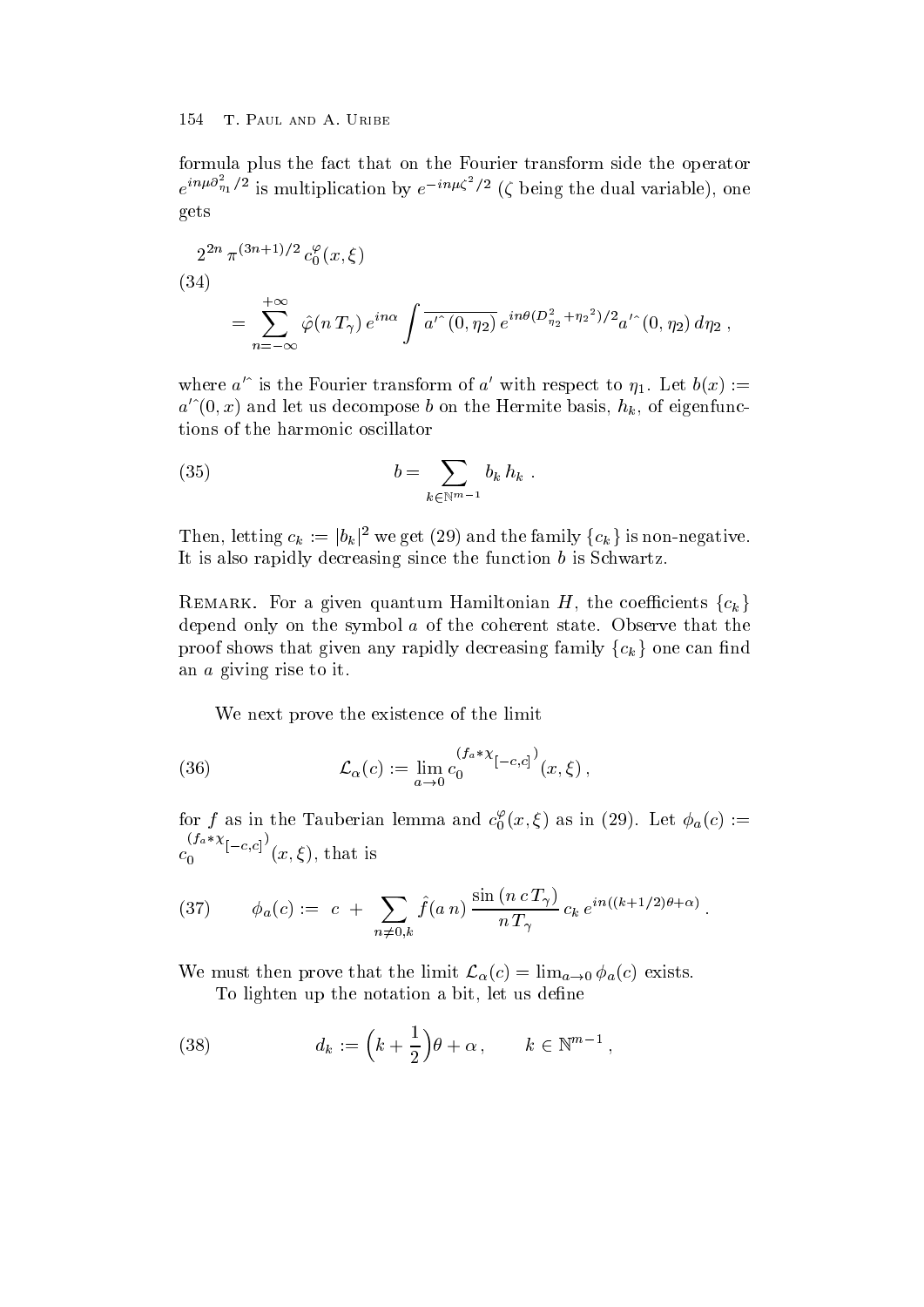keeping in mind the notation (6). Let  $0 < a < 1$ , then

(39) 
$$
\phi_1(c) - \phi_a(c) = \frac{1}{T_\gamma} \sum_{(n,k) \in \mathbb{Z} \times \mathbb{N}^{m-1}} \sin(c n T_\gamma) c_k e^{i n d_k} \int_a^1 \hat{f}'(t n) dt
$$

$$
= \frac{1}{T_\gamma} \sum_{(n,k)} \left( \frac{e^{i n c T_\gamma} - e^{-i n c T_\gamma}}{2 i} \right) c_k e^{i n d_k} \int_a^1 \hat{f}'(t n) dt.
$$

Applying the Poisson summation formula to the series over  $n$ , we get after a calculation

$$
\phi_1(c) - \phi_a(c) = \frac{-\pi}{T_\gamma} \sum_{(j,k)\in\mathbb{Z}\times\mathbb{N}^{m-1}} c_k \int_a^1 \left( g\left(\frac{1}{t} \left(2\pi j + c T_\gamma + d_k\right)\right) - g\left(\frac{1}{t} \left(2\pi j - c T_\gamma + d_k\right)\right) \right) \frac{dt}{t},
$$
\n(40)

where  $\mathcal{L}$  for  $\mathcal{L}$  for  $\mathcal{L}$  for  $\mathcal{L}$  for  $\mathcal{L}$  for  $\mathcal{L}$  for  $\mathcal{L}$ 

Lemma -- Dene

$$
\mathcal{M}_0^{\alpha} = \left\{ c \in \mathbb{R} : \text{ for all } (j,k) \in \mathbb{Z} \times \mathbb{N}^{m-1}, \ c \neq \pm \frac{1}{T_{\gamma}} \left( 2\pi j + d_k \right) \right\}.
$$

If  $\theta_1/(2\pi), \ldots, \theta_{m-1}/(2\pi)$  are rational and  $c \in \mathcal{M}_0^{\alpha}$ , then each of the limits

(41) 
$$
\lim_{a \to 0} \sum_{(j,k) \in \mathbb{Z} \times \mathbb{N}^{m-1}} c_k \int_a^1 g\left(\frac{1}{t} \left(2\pi j \pm c \, T_\gamma + d_k\right)\right) \frac{dt}{t},
$$

exists and is nite- Moreover the convergence is local ly uniform in c-

PROOF. By the rationality assumption the complement of  $\mathcal{M}_0^{\alpha}$  is discrete. Therefore, if  $c \in {\mathcal M}_0^\alpha$  there exists  $\varepsilon$  such that

$$
0 < \varepsilon \le |2\pi j \pm c T_\gamma + d_k| \,, \qquad \text{for all } (j,k) \in \mathbb{Z} \times \mathbb{N}^{m-1} \,.
$$

The function g is rapidly decreasing: for all  $N \in \mathbb{N}$   $\exists C_N > 0$  such that for all  $x \in \mathbb{R}$ ,  $|g(x)| \leq C_N (1+|x|)^{-N}$ . Therefore

(42) 
$$
\left| g\left(\frac{2\pi j \pm cT + d_k}{t}\right) \right| \leq C_N \frac{t^N}{t^N + (2\pi j \pm cT + d_k)^N}
$$

$$
\leq C_N \frac{t^N}{(2\pi j \pm cT + d_k)^N},
$$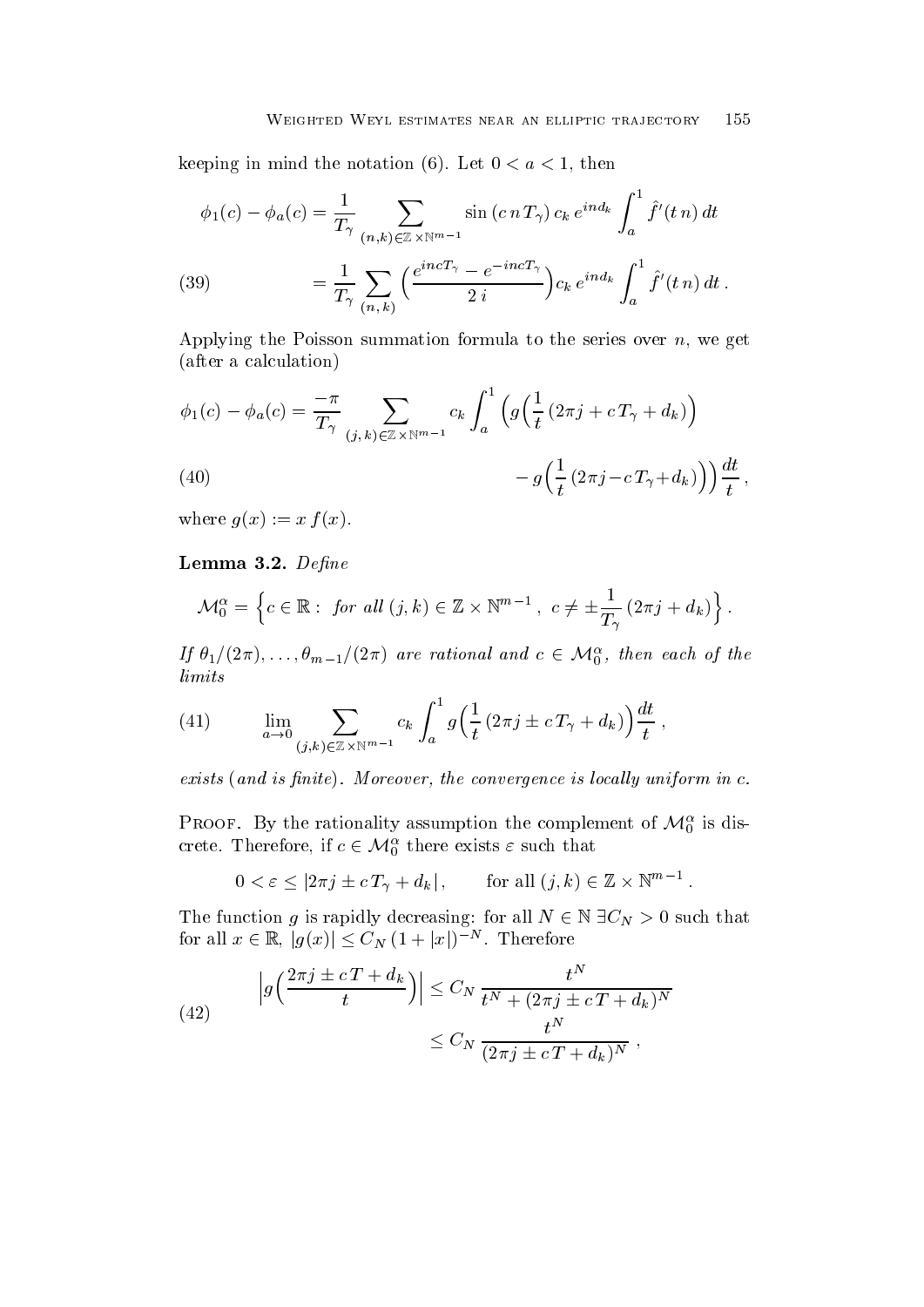and so for all  $(j,k) \in \mathbb{Z} \times \mathbb{N}^{m-1}$  and for all  $a \in (0,1)$ 

(43) 
$$
\int_a^1 \left| g\left(\frac{1}{t} \left(2\pi j \pm c T_\gamma + d_k\right)\right) \right| \frac{dt}{t} \leq \frac{C_N}{N} \frac{1 - a^{N+1}}{|2\pi j \pm c T_\gamma + d_k|^N}.
$$

This shows that each of the integrals in the series  $(41)$  extends to a continuous function of  $a \in [0, 1)$ . Moreover, since the family

$$
M_{k,j} := \frac{c_k}{|2\pi j \pm c \, T_\gamma + d_k|^N}, \qquad (j,k) \in \mathbb{Z} \times \mathbb{N}^{m-1}
$$

is absolutely convergent (for  $N$  sufficiently large) and it dominates the absolute values of the terms of  $(41)$ , we are done.

We now turn to the irrational case.

Lemma -- Assume that - 
-- m- are linearly inde pendent over the rations-contractions of the ratio of the ratio of the ratio of the ratio of the ratio of the r

$$
(44) \qquad \mathcal{M}_{\pm}^{\alpha}:=\left\{c\in\mathcal{M}_{0}^{\alpha}:\ \sum_{k\in\mathbb{N}^{m-1}}c_{k}\Big(\pm\Big(d_{k}+\frac{c\,T}{2\pi}\Big)\Big)^{-2}<\infty\right\},\right.
$$

where  $\{x\}$  denotes the fractional part of x, and let

 M  MM-

Then, if  $c \in \mathcal{M}^{\alpha}$ , each of the limits

$$
\lim_{a \to 0} \sum_{j,k} c_k \int_a^b g\left(\frac{1}{t} \left(2\pi j \pm c \, T_\gamma + d_k\right)\right) \frac{dt}{t}
$$

exists and is product www.steedy.com is nite-yented is locally and product in the convergence is  $\sim$ 

Proof- It is enough to consider one of the series above say the one with the plus sign. Let  $c \in \mathcal{M}^{\alpha}$  and define

$$
O^+ := \{(j,k) \in \mathbb{Z} \times \mathbb{N}^{m-1} : 2\pi j + c T_\gamma + d_k > 0\},\
$$

and

$$
O^- := \{(j,k) \in \mathbb{Z} \times \mathbb{N}^{m-1} : 2\pi j + c T_\gamma + d_k < 0\}.
$$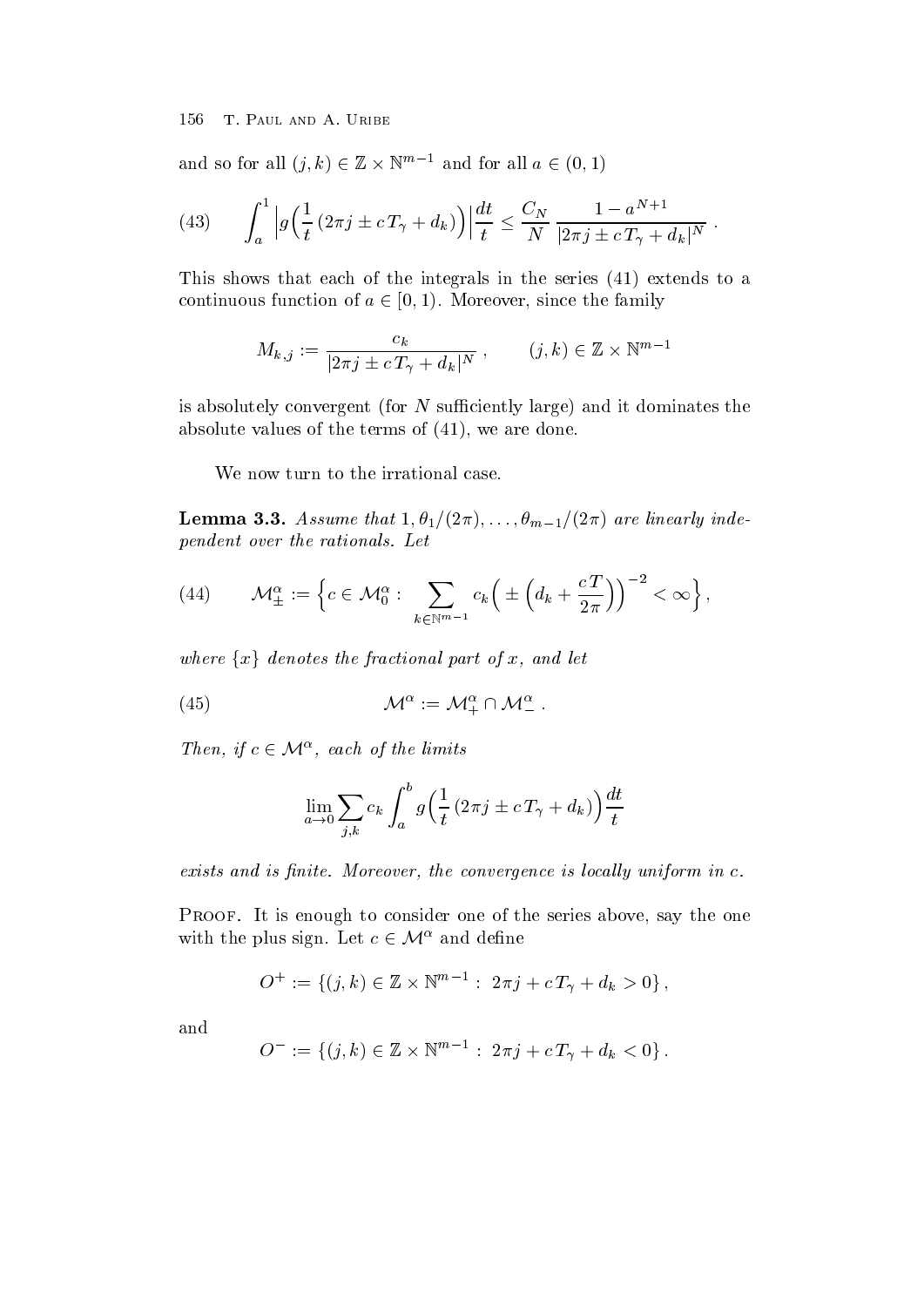Since  $c \in \mathcal{M}_0^{\alpha}, \mathbb{Z} \times \mathbb{N}^{m-1} = O^+ \cup O^-$ . Recalling that  $g(x) = x f(x)$ and the channel as the channel as the term of the terms of the terms of the terms of the terms of the terms of the terms of the terms of the terms of the terms of the terms of the terms of the terms of the terms of the te with  $(i, k) \in O^{\pm}$  have the sign  $\pm$  and therefore each of

$$
\sum_{(j,k)\in O^{\pm}}c_{k}\int_{a}^{1}g\Big(\frac{1}{t}\left(2\pi j+c\,T_{\gamma}+d_{k}\right)\Big)\frac{dt}{t}
$$

is a decreasing function of  $a$ . It therefore suffices to show that

$$
\lim_{a \to 0} \sum_{(j,k) \in O^+} c_k \int_a^1 g\left(\frac{1}{t} \left(2\pi j + c \, T_\gamma + d_k\right)\right) \frac{dt}{t} < \infty
$$

and similarly for the series over  $O^-$ .

Specializing (43) to  $N=2$ , we see that exists  $C>0$  such that for all  $a \in (0,1)$  and for all  $(j,k) \in U^+$ 

(46) 
$$
\int_{a}^{1} g\left(\frac{2\pi j + cT + d_{k}}{t}\right) \frac{dt}{t} \leq \frac{C}{(2\pi j + cT + d_{k})^{2}}.
$$

(The last denominator is not zero if  $(\iota, k) \in \mathcal{O}^+$ .) Therefore, the Lemma will be proved provided we show the convergence of the double series of scalars

$$
(47) \qquad \qquad \sum_{(j,k)\in O^+} M_{k,j} \ ,
$$

where

$$
M_{k,j} = c_k \left(j + \frac{c T + d_k}{2\pi}\right)^{-2},
$$

that is

(48) 
$$
M_{k,j} = \frac{c_k}{(j+k\,\xi+\beta)^2} \,,
$$

where

(49) 
$$
\xi = \left(\frac{\theta_1}{2\pi}, \dots, \frac{\theta_{m-1}}{2\pi}\right)
$$
 and  $\beta = \frac{1}{2\pi} \left(cT + \alpha + \sum_{j=1}^{m-1} \frac{\theta_j}{2}\right).$ 

Since the terms in  $(47)$  are positive, we can prove its convergence by first summing over j with k fixed, and then summing over  $k \in \mathbb{N}^{m-1}$ . Observe that

(50) 
$$
(j,k) \in O^+
$$
 if and only if  $j \geq [-k \xi - \beta] + 1$ ,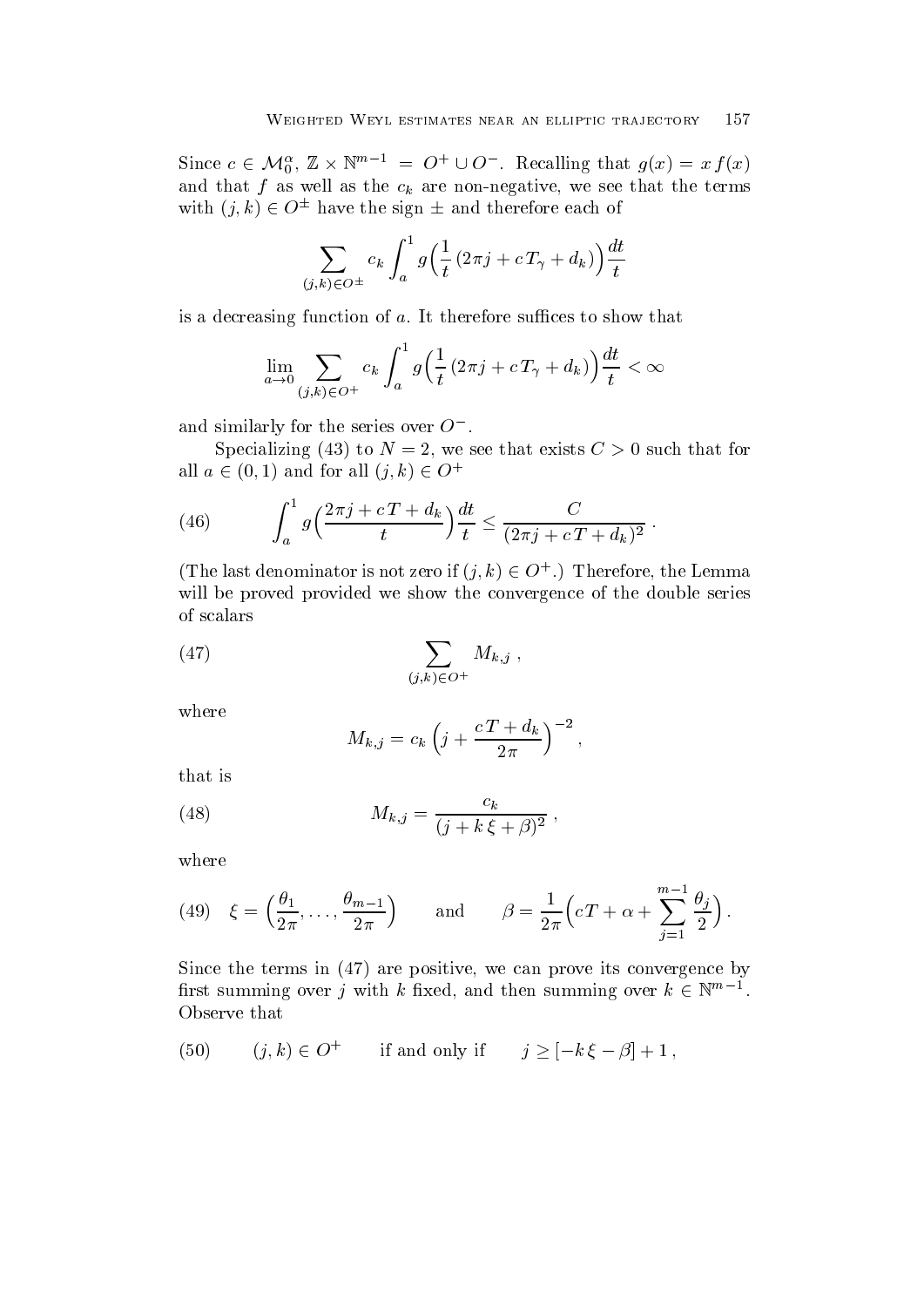where  $\lbrack x \rbrack$  denotes the greatest integer less than or equal to x. For every k consider the series

(51) 
$$
\sum_{j=-\left[k\xi+\beta\right]}^{+\infty} M_{k,j} .
$$

If  $x \notin \mathbb{Z}$ , then  $[-x] = -[x] - 1$ , and since  $c \in \mathcal{M}_0^{\alpha}$ , for all  $k \in \mathbb{N}^{m-1}$ ,  $k \xi + \beta \notin \mathbb{Z}$ .) Comparing this series with the integral

(52) 
$$
\int_{-[k\xi+\beta]}^{+\infty} \frac{dx}{(x+k\xi+\beta)^2},
$$

we find that

(53) 
$$
\sum_{j=-[k\xi+\beta]}^{+\infty} M_{k,j} \leq M_{k,[-k\xi+\beta]} + \frac{c_k}{-[k\xi+\beta]+k\xi+\beta},
$$

or with the notation  $\{x\}$  = fractional part of  $x = x - [x]$ ,

(54) 
$$
\sum_{j=-[k \xi+\beta]+1}^{+\infty} M_{k,j} \leq \frac{c_k}{\{k \xi+\beta\}^2} + \frac{c_k}{\{k \xi+\beta\}}.
$$

Therefore convergence of  $(47)$  follows from the convergence of

$$
\sum_{k\in\mathbb{N}^{m-1}}\frac{c_k}{\{k\,\xi+\beta\}^2}\;.
$$

But since by assumption  $c \in \mathcal{M}_{+}^{\alpha}$ , this series converges.

In conclusion we have shown that  $\mathcal{L}_{\alpha}(c)$  exists for c as defined by the Lemmas

1) To find examples of numbers  $c$  in  $\mathcal{M}^{\alpha}_{\pm}$ , it suffices to find a family  ${g_k}_{k \in \mathbb{N}^{m-1}}$  of positive numbers such that  $\sum g_k^{-2} c_k < \infty$ . Then if

(55) 
$$
|2\pi j \pm c T_\gamma + (k + \frac{1}{2})\theta + \alpha| > g_k
$$
, for all  $(j, k) \in \mathbb{Z} \times \mathbb{N}^{m-1}$ ,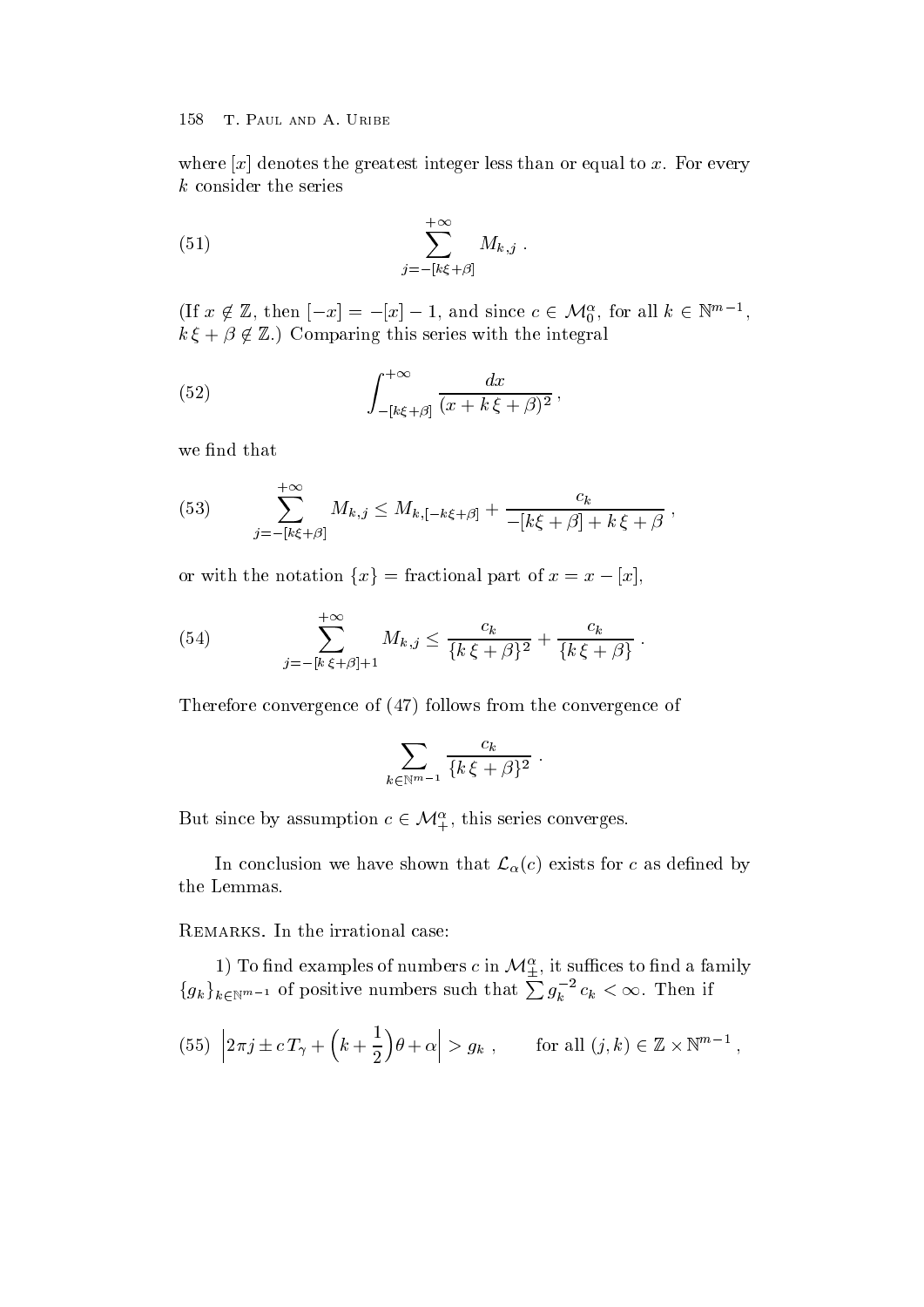then  $c \in \mathcal{M}^{\alpha}$ . Defining  $\hat{g}_k = \varepsilon g_k$ ,  $\varepsilon > 0$ , one see that still  $\sum \hat{g}_k^{-2} c_k <$  $\infty$  and therefore associated to  $\hat{g}_k$  (by (55)) is a subset of  $\mathcal{M}_{\alpha}$  whose intersection with any interval  $I$  has a co-measure in  $I$  arbitrary small as  $\varepsilon \longrightarrow 0$ ; therefore  $\mathcal{M}^{\alpha}$  has full measure.

2) The set  $\mathcal{M}^{\alpha}$  is related to the rate of decay of the  $c_k$  (that is to the properties of the symbol,  $a$ , of the coherent states), as well as to irrationality properties of  $\theta/(2\pi)$ . At one extreme, we can choose a such that only finitely-many of the coefficients  $c_k$  are non-zero (see the remark following Lemma 3.1). In that case  $\mathcal{M}^{\alpha} = \mathcal{M}_{0}^{\alpha}$  is just the complement of the set of quasi-energies of the quasi-modes associated with the trajectory.

### 4. Properties of the function  $\mathcal{L}_{\alpha}$ .

Having established the existence of the function  $\mathcal{L}_{\alpha}(c)$ , we now derive some of its properties

Rational case. Let us go back to the identity  $\mathcal{L}_{\alpha}(c) = \lim_{a \to 0} \phi_a(c)$ where  $\phi_a$  is defined in (37). Applying in (37) the Poisson summation formula to the series over  $n$  with  $k$  fixed one obtains

(56) 
$$
\mathcal{L}_{\alpha}(c) = \lim_{a \to 0} \frac{1}{a} \Big( F_c * f \Big( \frac{\cdot}{a} \Big) \Big) (0) \,,
$$

where

(57) 
$$
F_c(y) = \int_{-c}^{c} \sum_{j,k} c_k \,\delta(T_\gamma(x-y) - 2\pi j - d_k) \, dx \, .
$$

For each  $c > 0$  the function  $F_c$  is a step function; indeed

(58) 
$$
F_c = \sum_{j,k} c_k \chi_{[-c-(2\pi j + d_k)/T, c-(2\pi j + d_k)/T]}.
$$

Since  $f(\cdot/a)/a \longrightarrow o$ , we obtain

(59) 
$$
\mathcal{L}_{\alpha}(c) = \sum_{\{j,k \,:\, -cT < 2\pi j + d_k < cT\}} c_k \;, \qquad \text{for all } c \in \mathcal{M}_0^{\alpha} \;,
$$

 $\cdots$  and is constant function is constant function in the constant function of  $\cdots$  .  $c \in \mathcal{M}_0^{\alpha}$ . -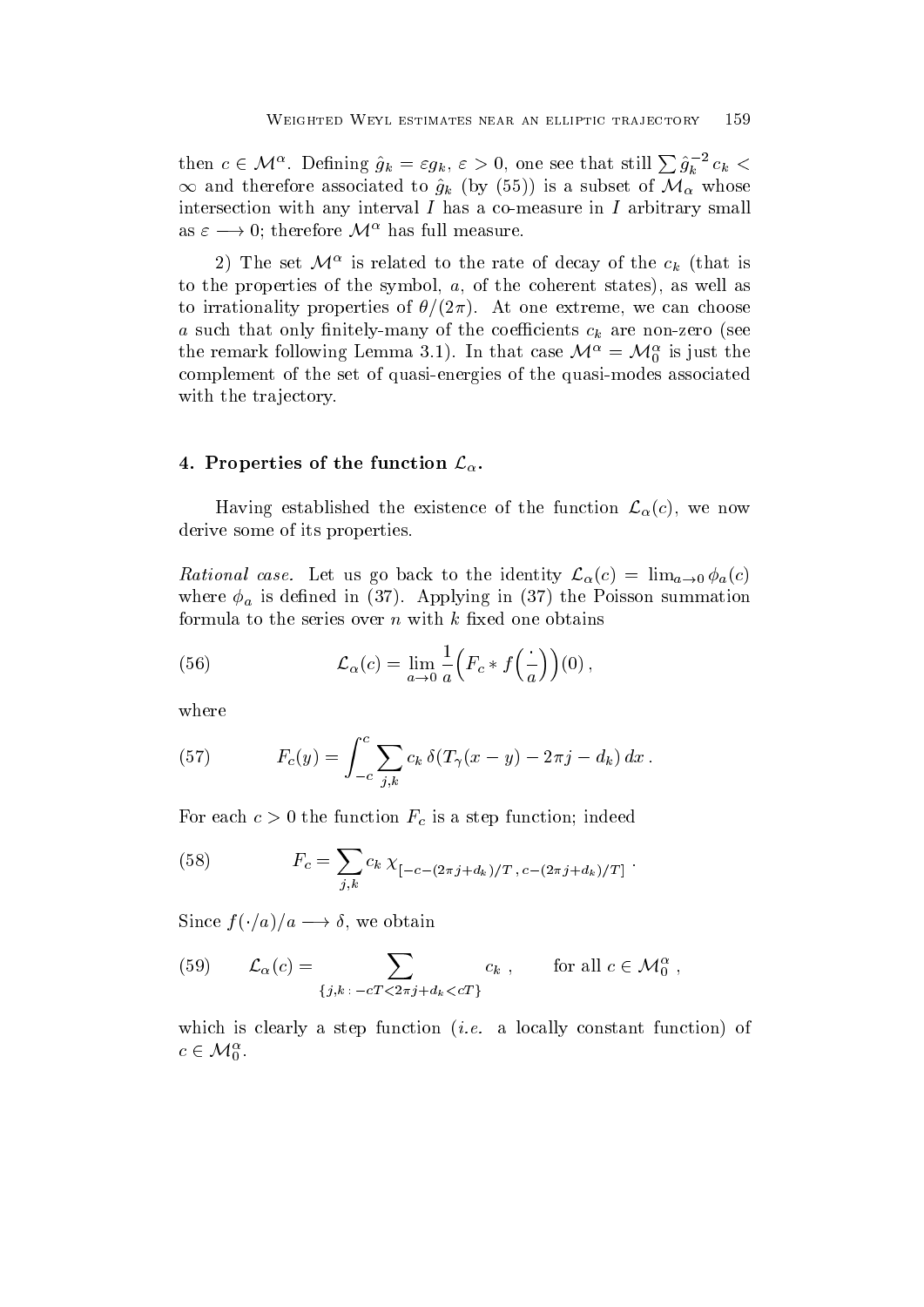Irrational case. To study the function  $\mathcal{L}_{\alpha}(c)$  on  $\mathcal{M}^{\alpha}$  as defined by (36), we will use a wavelet decomposition

Let  $g \in L^2$  be a function satisfying  $\int g(x) dx = 0$  and  $\int x g(x) dx =$ 0. If it exists, the wavelet coefficient of  $\mathcal{L}_{\alpha}(c) - c$  is

(60) 
$$
T(a,b) = \frac{1}{a} \int g\left(\frac{x-b}{a}\right) \left(\mathcal{L}_{\alpha}(x) - x\right) dx.
$$

Plugging in  $(60)$  the expression

(61) 
$$
\mathcal{L}_{\alpha}(x) - x = \sum_{\substack{n \neq 0 \\ k}} \frac{\sin (n \, x \, T_{\gamma})}{n \, T_{\gamma}} e^{i n d_k} c_k ,
$$

one finds, supposing  $\hat{g}$  even

(62) 
$$
T(a,b) = \frac{1}{2i} \sum_{\substack{n \neq 0 \\ k}} \frac{1}{n T_{\gamma}} \hat{g}(a n) \sin(n b T_{\gamma}) c_k e^{i n (d_k)}.
$$

The following result shows that such a decomposition is indeed valid

Proposition --Let g as before g being compactly supported and even, and let us suppose that  $\varphi$  is a compactly supported function satisfying

(63) 
$$
\int \overline{\hat{\varphi}}(a) \hat{g}(a) \frac{da}{a} = \int \overline{\hat{g}}(-a) \hat{\varphi}(-a) \frac{da}{a} = 1.
$$

Then, for all  $c \in \mathcal{M}^{\alpha}$ ,

(64) 
$$
\mathcal{L}_{\alpha}(c) - c = \lim_{\varepsilon \to 0} \int_{\varepsilon}^{+\infty} \frac{da}{a} \int_{-\infty}^{+\infty} \varphi\left(\frac{c-b}{a}\right) T(a,b) \, db \, ,
$$

where

(65) 
$$
T(a,b) = \frac{1}{2i} \sum_{\substack{n \neq 0 \\ k}} \frac{1}{n T_{\gamma}} \hat{g}(a n) \sin(n b T_{\gamma}) c_k e^{i n d_k}.
$$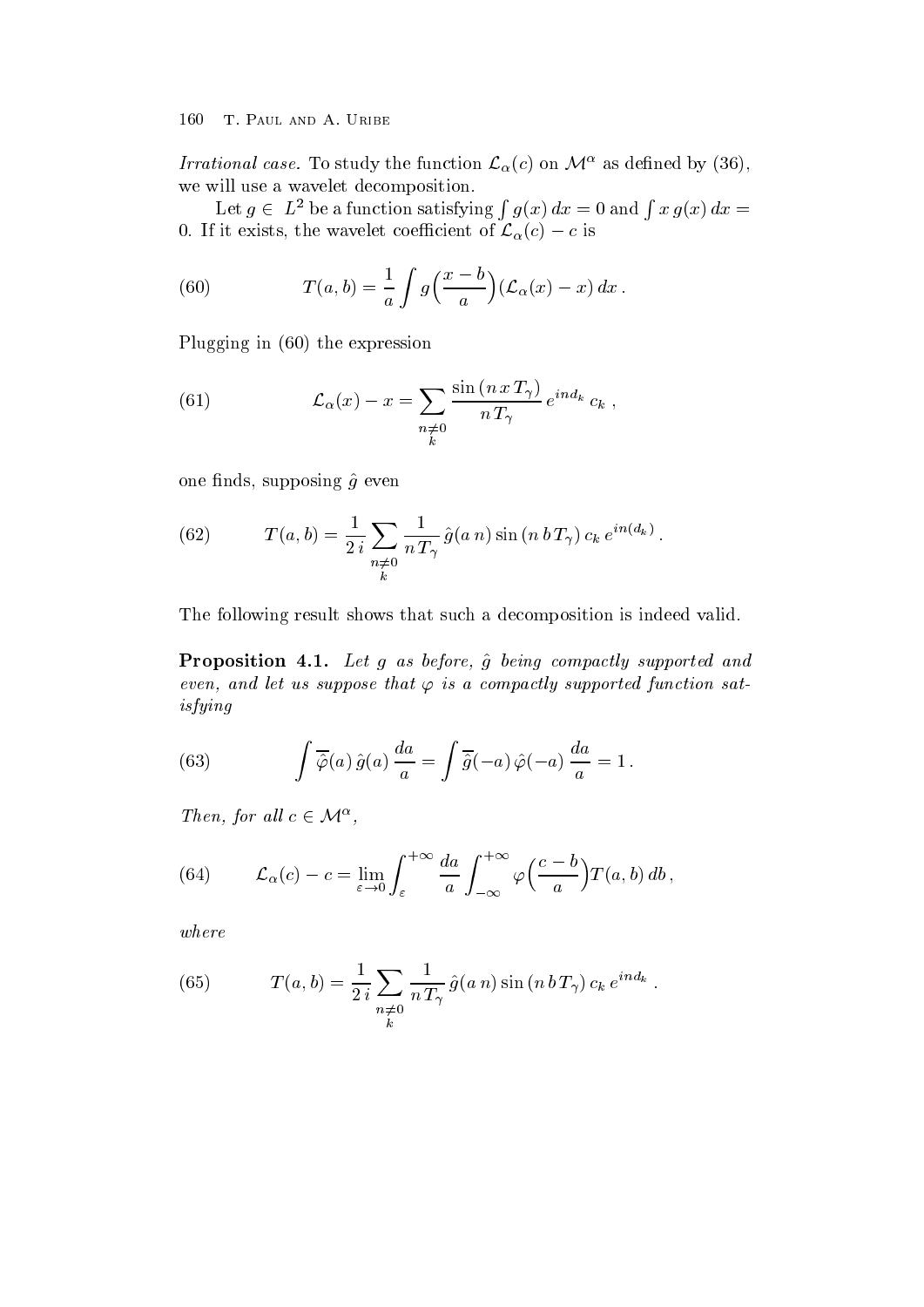PROOF.

$$
\int_{\varepsilon}^{+\infty} \frac{da}{a} \int_{-\infty}^{+\infty} db \varphi \left( \frac{c-b}{a} \right) T(a,b)
$$
  
= 
$$
\int_{\varepsilon}^{+\infty} \frac{da}{a} \sum_{\substack{n \neq 0 \\ k}} \frac{1}{n T_{\gamma}} \left( \hat{\varphi}(a \, n) \, e^{i n c T_{\gamma}} - \hat{\varphi}(-a \, n) \, e^{-i n c T_{\gamma}} \right)
$$

$$
\cdot e^{i n d_k} \hat{g}(a \, n) \, c_k
$$

(66) 
$$
= \int_{\varepsilon}^{+\infty} \frac{da}{a} \sum_{\substack{n \neq 0 \\ k}} \hat{\varphi}(a n) \hat{g}(a n) \sin(n c T_{\gamma}) e^{in((k+1/2)\theta + \alpha)} c_k
$$

$$
= \sum_{\substack{n \neq 0 \\ k}} \psi(\varepsilon n) \sin(n c T_{\gamma}) e^{in d_k} c_k ,
$$

where

$$
\psi(\varepsilon):=\int_{\varepsilon}^{+\infty}\frac{da}{a}\,\hat{\varphi}(a)\,\hat{g}(a)\,.
$$

Noting that  $\psi'(a) = \hat{\varphi}(a) \hat{g}(a)/a$  is compactly supported and  $\psi(0) = 1$ by hypothesis one get the result, thanks to Lemma 3.3.

The next result, thanks to the result of the Appendix will enable us to prove the Lipschitz continuity on  $\mathcal{M}^{\alpha}$ .

### Proposition --

 $\mathbf{b}$  are almost everywhere and uniformly in both  $\mathbf{d}$ 

PROOF. Since  $\int x q(x) dx = \int q(x) dx =$  $q(x) dx = 0, q'(0) = 0.$  So one can find a  $C^{\infty}$  function f such that  $\hat{g}(\xi) = \xi f(\xi)$  and  $f(0) = 0$ . Then

(68) 
$$
T(a, b) = a \sum_{\substack{n \neq 0 \\ k}} f(a \, n) \sin(b \, n \, T_{\gamma}) \, e^{i n d_k} \, c_k \ ,
$$

and it is easy to check, by the same argument as in Lemma  $3.3$ , that if  $b \in \mathcal{M}^{\alpha},$ 

$$
\sum_{\substack{n \neq 0 \\ k}} f(a n) \sin(b n T_\gamma) e^{i n((k+1/2)\theta + \alpha)} c_k
$$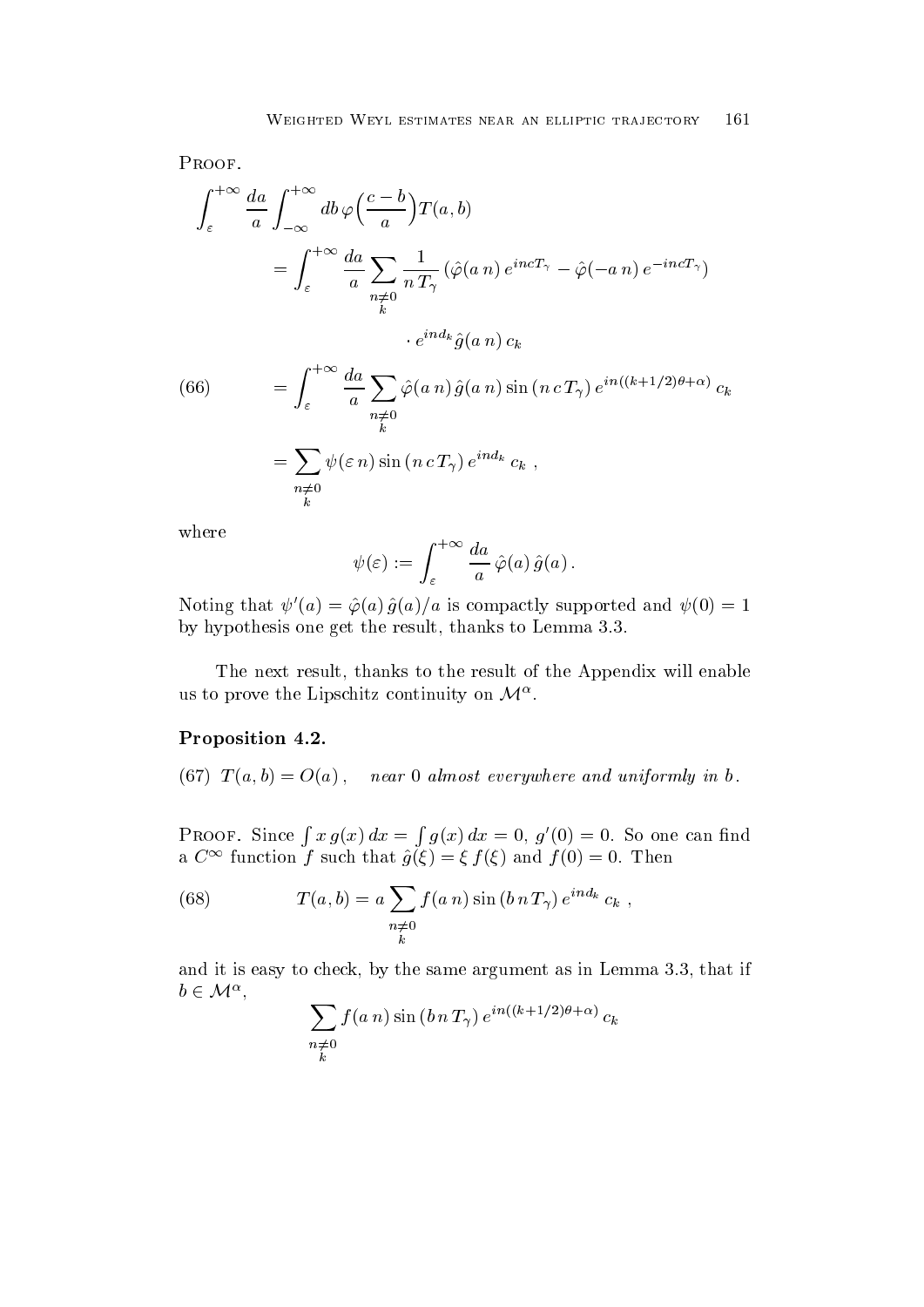is bounded

## - End of proofs-based and proofs-based and proofs-based and proofs-based and proofs-based and proofs-based and

The convergence statements in both theorems are immediate con sequences of the Tauberian lemma of Section 2, applied to the following ob jects

(69) 
$$
\Upsilon_{\hbar}(a,c) = \sum_{j} w_{j}(\hbar) \varphi\left(\frac{E_{j}(\hbar) - E}{\hbar}\right),
$$

where

(70) 
$$
w_j(\hbar) = |(\psi_{(x,\xi)}, \psi_j)|^2.
$$

The weighted counting function is therefore

(71) 
$$
\sum_{\substack{j \\ |E_j(\hbar)-E| \le c\hbar}} |(\psi_{(x,\xi)}, \psi_j)|^2.
$$

The functional of the Tauberian lemma is

(72) 
$$
\mathcal{F}_0(\varphi) := c_0^{\varphi}(x,\xi)
$$

as defined by  $(29)$ . We must check that the above objects satisfy the assumptions of the Tauberian lemma

a) Theorem 1.1. It is easy to see that the functional  $\mathcal{F}_0$  defined where  $c_0(x,\xi)$  is defined by (29) satisfies the hypothesis 2 of the Tauberian Lemma of Section 2 if we take for  $\mathcal{M}^{\alpha}$  the set defined by (9). Moreover the other hypotheses are satisfied as in [7]. Then just apply the Tauberian Lemma

b) Theorem 1.2. The Lipschitz continuity of  $\mathcal{F}_0$  is an immediate consequence of Proposition 4.2 together with Theorem A.1 below. The fact that  $\mathcal{M}^{\alpha}$  is of full Lebesgue measure, is a classical result of Diophantine analysis (recall that the sequence  ${g_k}$  in the remark 1, Section  $3$  is rapidly decreasing).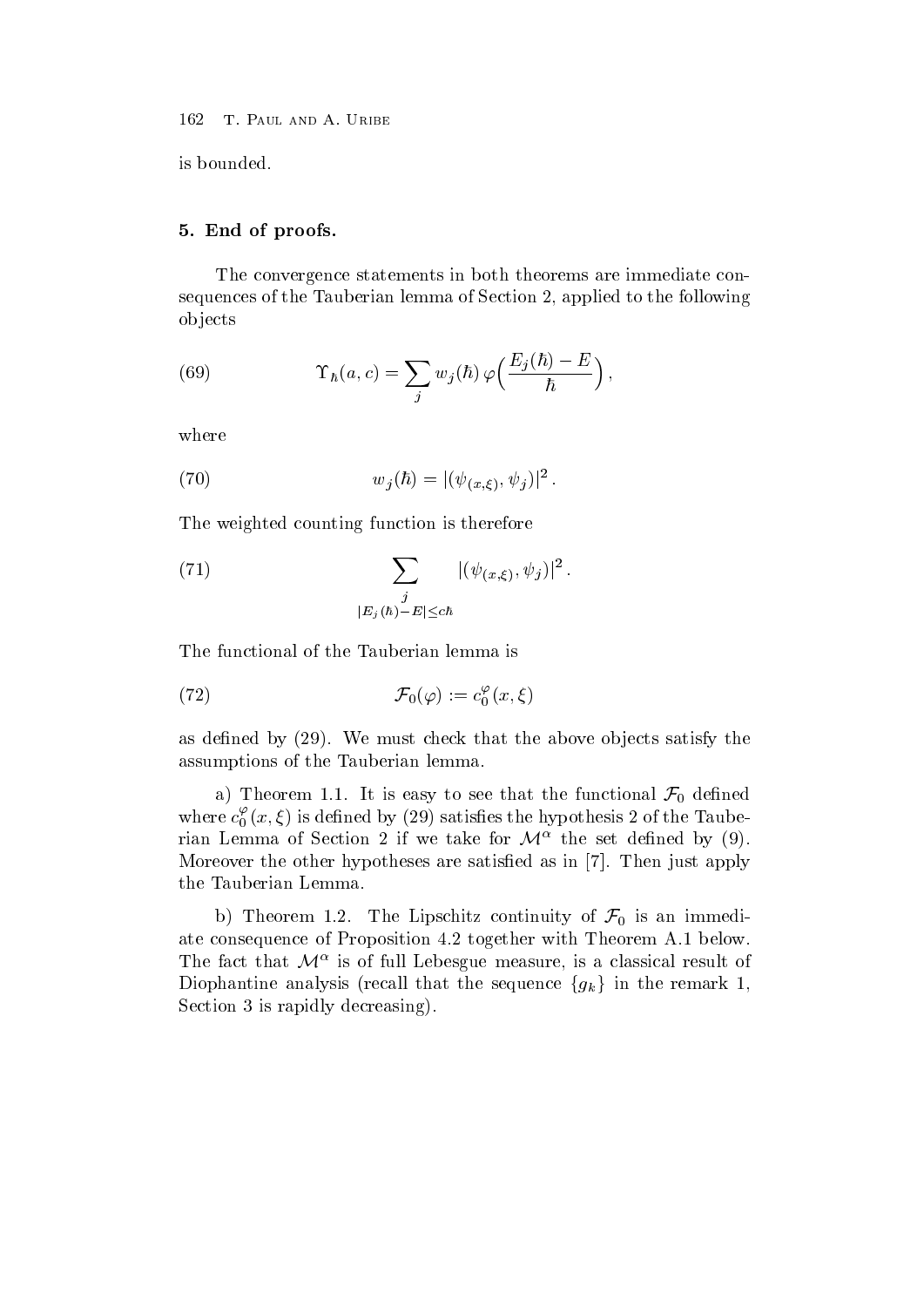#### Appendix- Wavelets and Holder continuity-

Int his appendix we will prove an easy extension of results of  $[6]$ ,  $[5]$  and  $[4]$ .

Let  $\mathcal{M}^{\alpha}$  a bounded subset of  $\mathbb R$  of full Lebesgue measure.

Theorem A-- Let g be a be a continuously dierentiable compactly supported function. Let f defined and bounded on  $\mathcal{M}^{\alpha}$ . Let us suppose that f admits a scalespace coecient T ab decomposition with re spect to  $q$ , namely

(73) 
$$
f(x) = \int_0^\infty \int_{-\infty}^{+\infty} g\left(\frac{x-b}{a}\right) T(a,b) \frac{da}{a} db, \quad \text{for all } x \in \mathcal{M}^\alpha.
$$

Let us suppose moreover that

$$
(74) \tT(a,b) = o(a^{\alpha}),
$$

near a monthles everywhere and uniformly in bit where  $\sim$  is the monthless  $\sim$ continuous on  $\mathcal{M}^{\alpha}$ ; by this we mean

(75) 
$$
|f(x_1) - f(x_2)| = O_{x_1}(|x_2 - x_1|^{\alpha}), \quad \text{for all } x_1, x_2 \in \mathcal{M}^{\alpha}.
$$

Proof- The proof is absolutely equivalent to the one in so we will only sketch it. Let us write first:

(76) 
$$
f(x) = \left(\int_0^1 \frac{da}{a} + \int_1^\infty \frac{da}{a}\right) \int db \, g\left(\frac{x-b}{a}\right) T(a,b)
$$

$$
= f_s(x) + f_l(x),
$$

 $f_l$  is obviously  $C^{\infty}$ . We concentrate on  $f_s$ .

Let  $x_1, x_2 \in \mathcal{M}^{\alpha}, x_1 < x_2$ , we cut  $f_s$  in three pieces.

(77)  
\n
$$
f_s(x_1) - f_s(x_2) = \int_0^{x_2 - x_1} \frac{da}{a} \int db g\left(\frac{x_2 - b}{a}\right) T(a, b)
$$
\n
$$
- \int_0^{x_1 - x_1} \frac{da}{a} \int db g\left(\frac{x_2 - b}{a}\right) T(a, b)
$$
\n
$$
+ \int_{x_2 - x_1}^1 da \int db \left(\frac{1}{a} g\left(\frac{x_2 - b}{a}\right) - \frac{1}{a} g\left(\frac{x_1 - b}{a}\right)\right)
$$
\n
$$
\cdot T(a, b)
$$

 $(78)$  $1_1 - 1_2 - 1_3$ .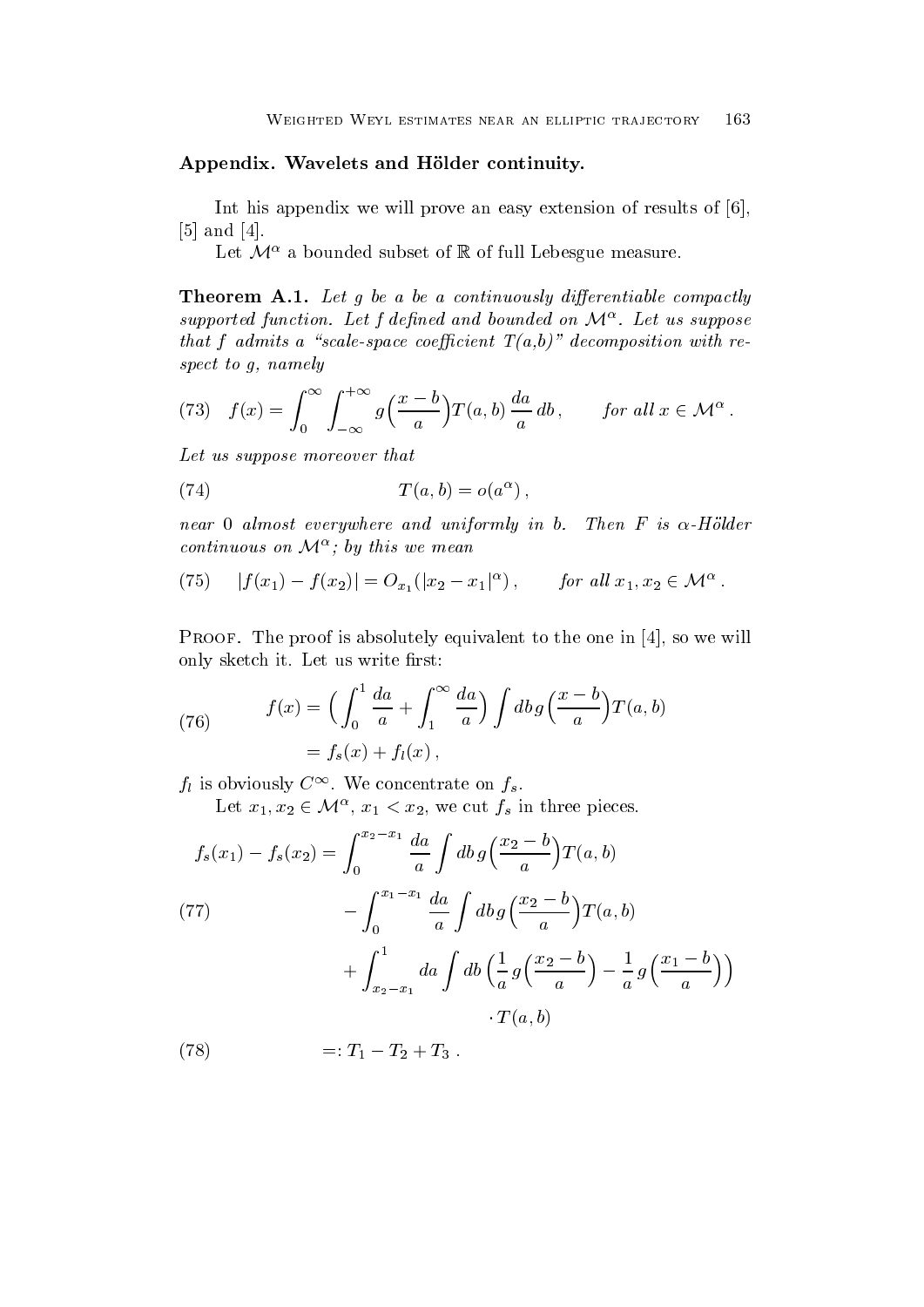We now analyze each term:

 $\bullet$   $I_1$  and  $I_2$ . Since  $I(a, b) = O(a^{\infty})$  almost everywhere, we have

(79) 
$$
|T_i| = \int_0^{x_2 - x_1} \frac{da}{a} \int db \left| \frac{1}{a} g\left(\frac{x_i - b}{a}\right) \right| C a^{\alpha}
$$

$$
= O(|x_2 - x_1|^{\alpha}) ||g||_{L_1} \frac{C}{\alpha} .
$$

 $\bullet$  13. If  $g$  is continuously differentiable let us write

(80) 
$$
g\left(\frac{x_2-b}{a}\right) - g\left(\frac{x_1-b}{a}\right) = \frac{x_2-x_1}{a}g'\left(\frac{x'-b}{a}\right)
$$

with  $x_1 \leq x' \leq \overline{x}_2$ . So

(81)  

$$
|T_3| \le \int_{x_2 - x_1}^1 \frac{da}{a} \int db \left| \frac{1}{a^2} g'\left(\frac{x' - b}{a}\right) \right| |T(a, b)| |x_2 - x_1|
$$

$$
= O(|x_2 - x_1|) \|g'\|_{L_1} \int_{x_2 - x_1}^1 \frac{da}{a} a^{\alpha - 1}
$$

$$
= O(|x_2 - x_1|^\alpha).
$$

 $\blacksquare$ several mistakes and improving the first draft of this paper.

# References-

- [1] Colin de Verdière, Y., Quasi-modes sur les varietes Riemanniennes. Invent Math - -
- [2] Brummelhuis, R., Paul, T., Uribe, A., Spectral estimates near a critical level <del>a</del> multane math and a self-off and a self-order
- Guillemin V Symplectic spinors and partial dierential equations Coll. Inst. CNRS. Géométrie Symplectique et Physique Mathématique. -
- - Holschneider M Tchamitchian P Pointwise regularity of Riemann nowhere differentiable function. Invent. Math.  $105$  (1991), 157-175.
- [5] Jaffard, S., Estimations Holderiennes ponctuelles au moyen de leurs coecients dondelettes C R Academy C C C R Academy Science (Seite ).